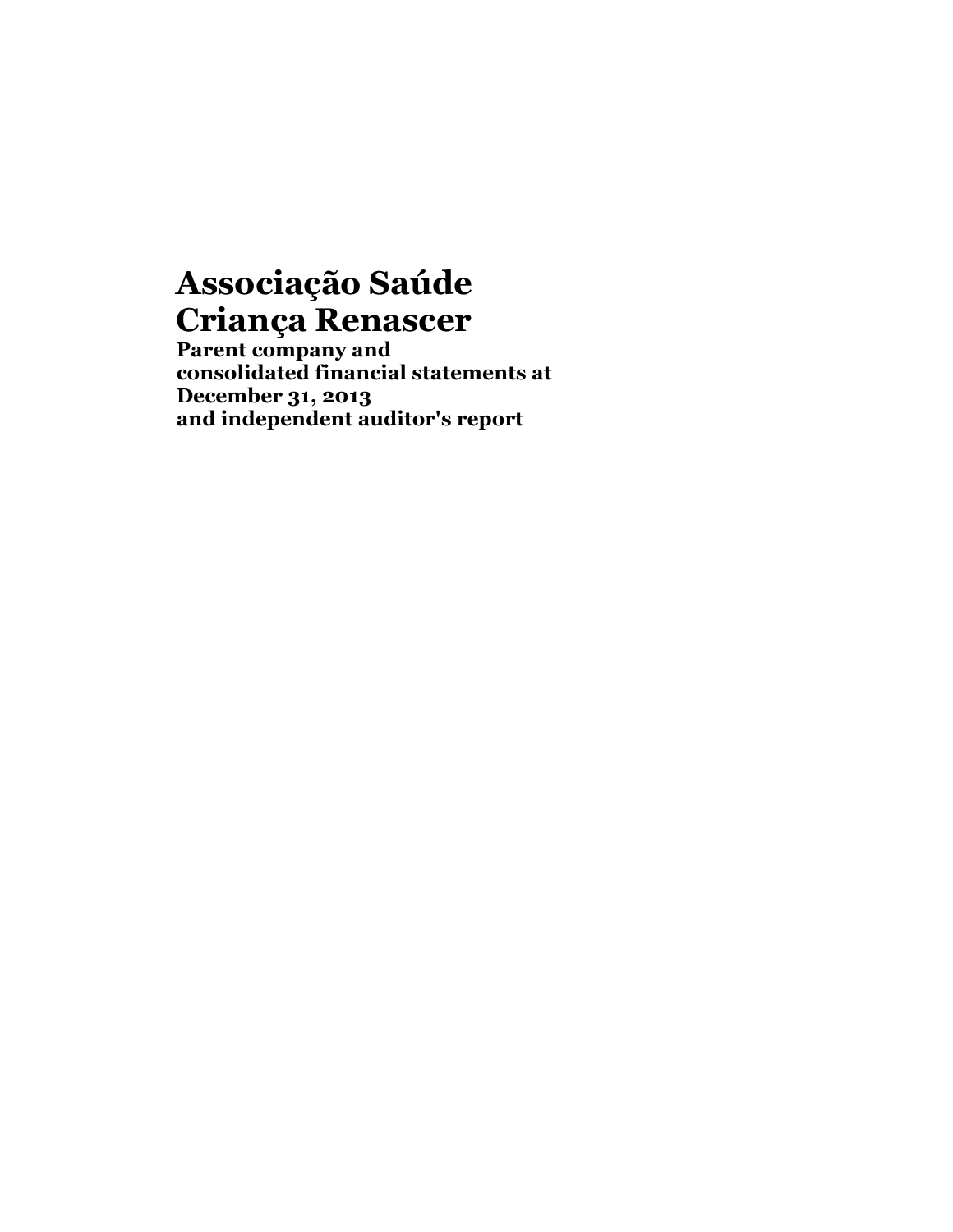

## **Independent auditor's report**

To the Management Associação Saúde Criança Renascer

We have audited the accompanying financial statements of Associação Saúde Criança Renascer ("Association"), which comprise the balance sheet as at December 31, 2013 and the statements of surplus, changes in net worth and cash flows for the year then ended, as well as the accompanying consolidated financial statements of Associação Saúde Criança Renascer and its subsidiary ("Consolidated"), which comprise the consolidated balance sheet as at December 31, 2013 and the consolidated statements of surplus, changes in net worth and cash flows for the year then ended, and a summary of significant accounting policies and other explanatory information.

## **Management's responsibility for the financial statements**

Management is responsible for the preparation and fair presentation of these financial statements in accordance with accounting practices adopted in Brazil for small and medium sized companies – Technical Pronouncement - CPC PMEs (R1) - "Accounting for small and medium sized companies", including the provisions of the Resolution of the Accounting Federal Council No. 1,409/12, which approved the Technical Interpretation ITG 2002 - "Non-profit entities" and for such internal control as management determines is necessary to enable the preparation of financial statements that are free from material misstatement, whether due to fraud or error.

## **Auditor's responsibility**

Our responsibility is to express an opinion on these financial statements based on our audit. We conducted our audit in accordance with Brazilian and International Standards on Auditing. Those standards require that we comply with ethical requirements and plan and perform the audit to obtain reasonable assurance about whether the financial statements are free from material misstatement.

An audit involves performing procedures to obtain audit evidence about the amounts and disclosures in the financial statements. The procedures selected depend on the auditor's judgment, including the assessment of the risks of material misstatement of the financial statements, whether due to fraud or error.

In making those risk assessments, the auditor considers internal control relevant to the Association's preparation and fair presentation of the financial statements in order to design audit procedures that are appropriate in the circumstances, but not for the purpose of expressing an opinion on the effectiveness of the Association's internal control. An audit also includes evaluating the appropriateness of accounting policies used and the reasonableness of accounting estimates made by management, as well as evaluating the overall presentation of the financial statements.

*PricewaterhouseCoopers, Av. José Silva de Azevedo Neto 200, 1º e 2º, Torre Evolution IV, Barra da Tijuca, Rio de Janeiro, RJ, Brasil 22775-056* T: (21) 3232-6112, F: (21) 3232-6113, www.pwc.com/br

*PricewaterhouseCoopers, Rua da Candelária 65, 20º, Rio de Janeiro, RJ, Brasil 20091-020, Caixa Postal 949,* T: (21) 3232-6112, F: (21) 2516-6319, www.pwc.com/br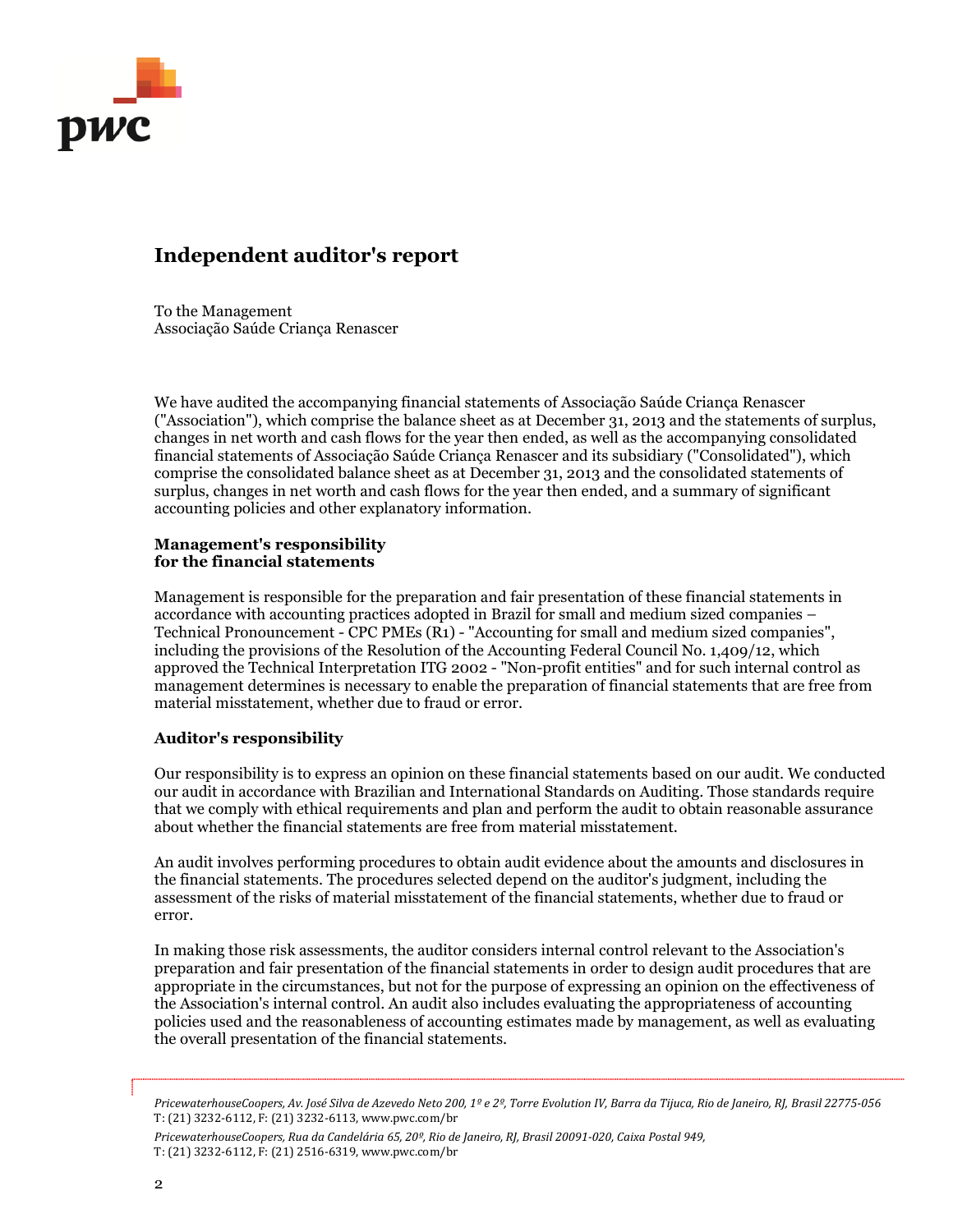

We believe that the audit evidence we have obtained is sufficient and appropriate to provide a basis for our audit opinion.

## **Opinion**

In our opinion, the financial statements referred to above present fairly, in all material respects, the financial position of Associação Saúde Criança Renascer and of Associação Saúde Criança Renascer and its subsidiary as at December 31, 2013, and the parent company financial performance and cash flows, as well as the consolidated financial performance and cash flows, for the year then ended, in accordance with accounting practices adopted in Brazil for small and medium sized companies – Technical Pronouncement - CPC PMEs (R1) - "Accounting for small and medium sized companies", including the provisions of the Resolution of the Accounting Federal Council No. 1,409/12, which approved the Technical Interpretation ITG 2002 - "Non-profit entities".

## **Emphasis of matter**

As described in Note 12, in March 2010, management applied for renewal of the Certificate of Not-forprofit Welfare Entity (CEBAS). However, up to the date of our audit report, the Ministry of Development had not concluded the analysis of the process. As permitted by Law No. 12,101/09, up to the conclusion of the analysis of the renewal of the CEBAS, the Association continues to have the right of enjoying all tax benefits. According to management's evaluation, it has been complying will all of the necessary requirements for the renewal of this certificate. Our opinion is not qualified in respect of this matter.

Rio de Janeiro, September 11, 2014

Price VLLCCOOPERS Auditores Independentes CRC 2SP000160/O-5 "F" RJ

Ivan Michael Clark Contador CRC 1MG061100/O-3 "S" RJ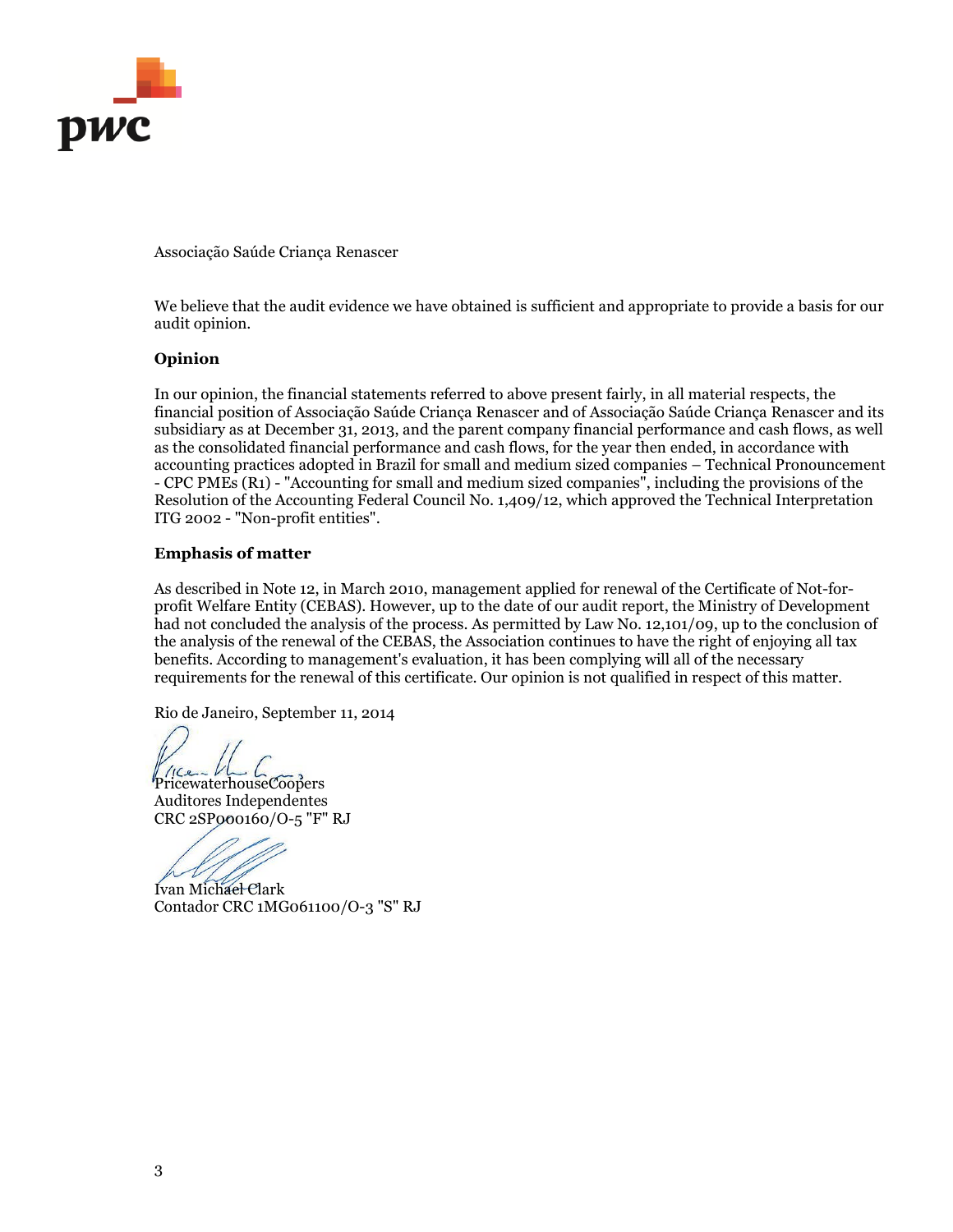#### **Balance sheet at December 31**

**All amounts in thousands of reais** (A free translation of the original in Portuguese)

|                                    |        | Parent company |        | Consolidated |                                              |        | Parent company |        | Consolidated |
|------------------------------------|--------|----------------|--------|--------------|----------------------------------------------|--------|----------------|--------|--------------|
| <b>Assets</b>                      | 2013   | 2012           | 2013   | 2012         | Liabilities                                  | 2013   | 2012           | 2013   | 2012         |
| Current assets                     |        |                |        |              | <b>Current liabilities</b>                   |        |                |        |              |
| Current assets                     | 1,221  | 2,112          | 1,223  | 2,114        | Accounts payable                             |        |                |        | 12           |
| Cash and cash equivalents (Note 3) | 11,747 | 14,551         | 11,749 | 14,553       | Labor and social charges                     |        | 29             | 14     | 29           |
| Marketable securities (Note 4)     | 22     | 30             | 22     | 30           | Tax liabiltiies                              | 36     | 28             | 36     | 28           |
| Donations and transfers receivable |        |                |        |              | Labor provisions                             | 162    | 160            | 162    | 160          |
| Advances                           | $\sim$ | 52             | 12     | 52           | Liabilities with incentive projects (Note 7) | 1,236  | 1,869          | 1.236  | 1,869        |
| Inventories                        | 43     | 44             | 43     | 44           | Other liabilities                            |        | 47             |        | 47           |
| Prepaid expenses                   |        |                |        |              |                                              |        |                |        |              |
|                                    |        |                |        |              |                                              | 1,455  | 2,141          | 1,459  | 2,145        |
|                                    | 13,049 | 16,789         | 13,053 | 16,793       |                                              |        |                |        |              |
| Non-current assets                 |        |                |        |              | Net worth (Note 10)                          |        |                |        |              |
| Property and equipment (Note 5)    | 3,532  | 452            | 3,532  | 452          | Net worth                                    | 15,512 | 12,087         | 15,512 | 12,087       |
| Intangible assets (Note 6)         | 325    | 413            | 325    | 413          | Accumulated surplus (losses)                 | (61)   | 3,426          | (61)   | 3,426        |
|                                    | 3,857  | 865            | 3,857  | 865          |                                              | 15,451 | 15,513         | 15,451 | 15,513       |
| Total assets                       | 16,906 | 17,654         | 16,910 | 17,658       | Total liabilities and net worth              | 16,906 | 17,654         | 16,910 | 17,658       |
|                                    |        |                |        |              |                                              |        |                |        |              |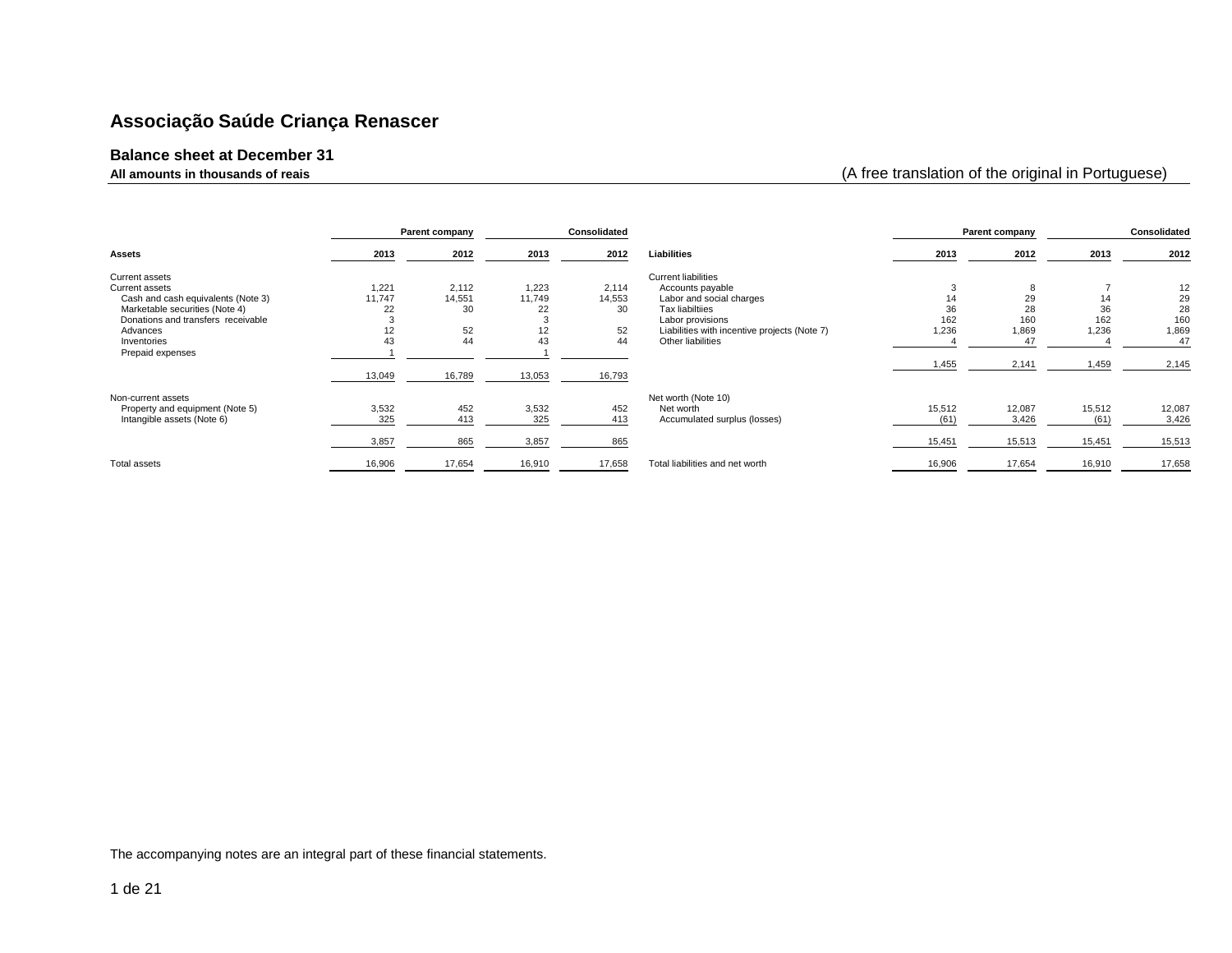## **Statement of surplus Years ended December 31**

**All amounts in thousands of reais** (A free translation of the original in Portuguese)

|                                                                                |                  | <b>Parent company</b> |                  | <b>Consolidated</b> |  |
|--------------------------------------------------------------------------------|------------------|-----------------------|------------------|---------------------|--|
|                                                                                | 2013             | 2012                  | 2013             | 2012                |  |
| <b>Operating revenue (Note 11)</b><br>Assistance revenues<br>Sales of products | 5,670<br>315     | 7,067<br>287          | 5,670<br>315     | 7,067<br>287        |  |
|                                                                                | 5,985            | 7,354                 | 5,985            | 7,354               |  |
| Cost<br>Assistance costs (Note 12)<br>Cost of sales                            | (3,097)<br>(60)  | (1,560)<br>(25)       | (3,097)<br>(60)  | (1,560)<br>(25)     |  |
|                                                                                | (3, 157)         | (1,585)               | (3, 157)         | (1,585)             |  |
| <b>Gross surplus</b>                                                           | 2,828            | 5,769                 | 2,828            | 5,769               |  |
| General and administrative expenses (Note 13)<br>Services rendered             | (2,586)<br>(525) | (4,057)<br>(370)      | (2,586)<br>(539) | (4,057)<br>(393)    |  |
| <b>Operating surplus (losses)</b>                                              | (283)            | 1,454                 | (297)            | 1,431               |  |
| Finance income<br>Finance costs                                                | 273<br>(51)      | 2,117<br>(33)         | 4,287<br>(4,051) | 3,861<br>(1,754)    |  |
| Finance income, net (Note 14)                                                  | 222              | 2,084                 | 236              | 2,107               |  |
| Surplus (losses) for the year                                                  | (61)             | 3,426                 | (61)             | 3,426               |  |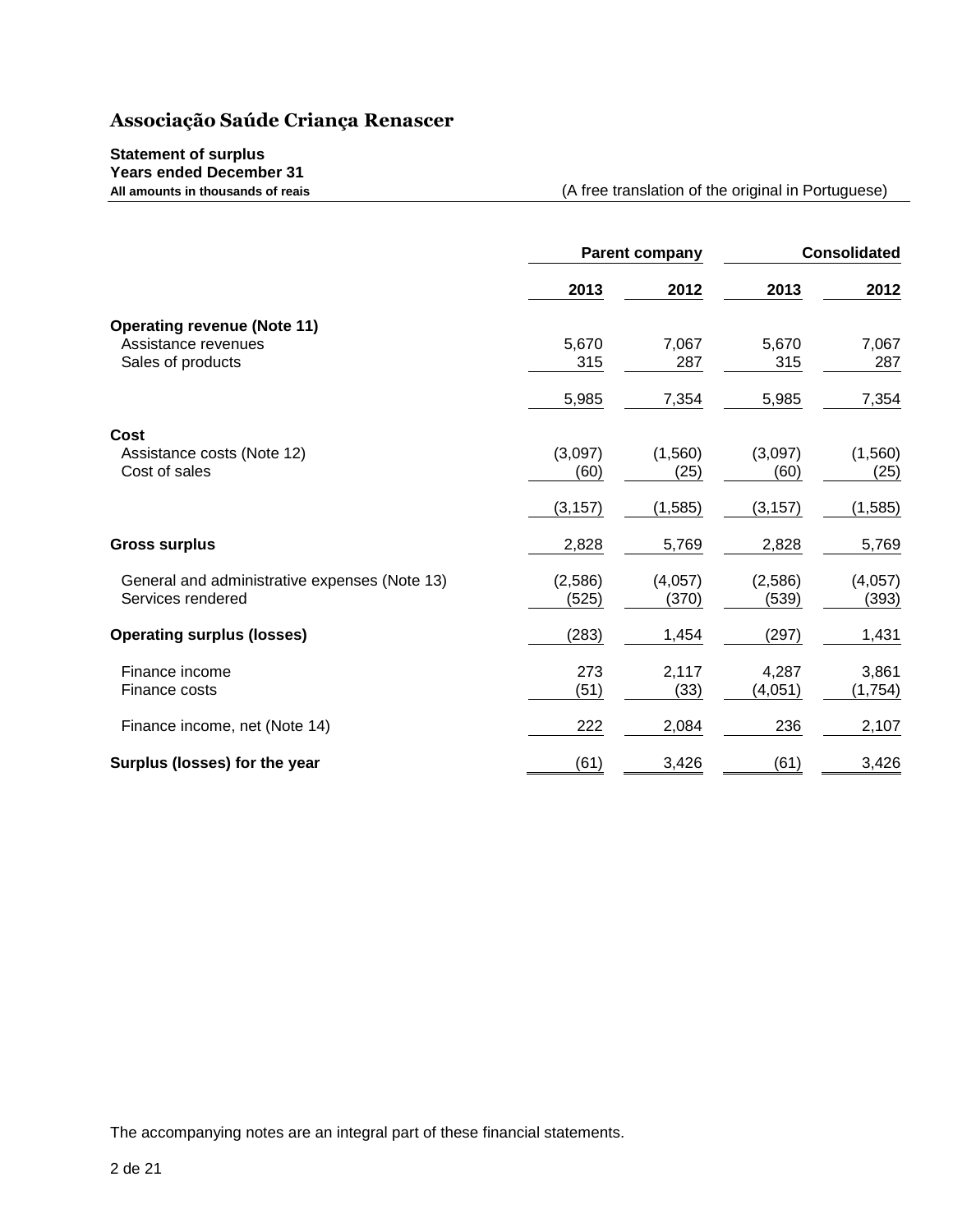## **Statement of changes in net worth**

**All amounts in thousands of reais** (A free translation of the original in Portuguese)

|                                                                                      | Net worth       | <b>Accumulated</b><br>surplus<br>(losses) | <b>Total</b>    |
|--------------------------------------------------------------------------------------|-----------------|-------------------------------------------|-----------------|
| At December 31, 2011<br>Incorporation of accumulated surplus<br>Surplus for the year | 11,156<br>931   | 931<br>(931)<br>3,426                     | 12,087<br>3,426 |
| At December 31, 2012<br>Incorporation of accumulated surplus<br>Losses for the year  | 12,087<br>3,426 | 3,426<br>(3, 426)<br>(61)                 | 15,513<br>(61)  |
| At December 31, 2013                                                                 | 15,513          | (61)                                      | 15,452          |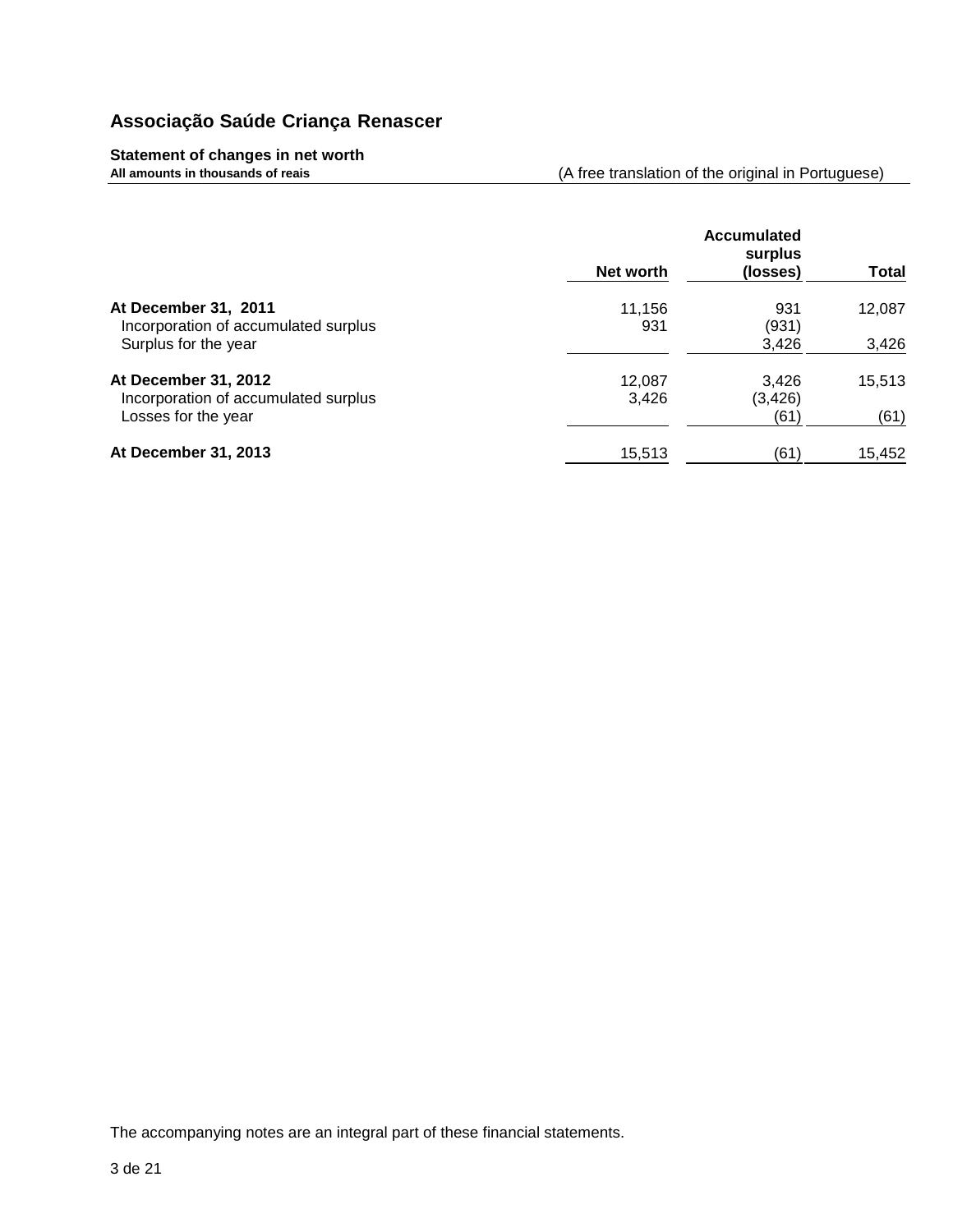## **Statement of cash flows Years ended December 31**

(A free translation of the original in Portuguese)

|                                                             |                | Parent company |                | <b>Consolidated</b> |  |
|-------------------------------------------------------------|----------------|----------------|----------------|---------------------|--|
|                                                             | 2013           | 2012           | 2013           | 2012                |  |
| <b>Cash flows from social activities</b>                    |                |                |                |                     |  |
| Surplus (losses) for the year<br>Adjustments for:           | (61)           | 3,426          | (61)           | 3,426               |  |
| Unrealized finance result                                   | (272)          | (2, 117)       | (272)          | (2, 117)            |  |
| Gain in the sale of property and equipment                  | (19)           |                | (19)           |                     |  |
| Depreciation and amortization                               | 168            | 78             | 168            | 78                  |  |
| <b>Change in assets/liabilities</b>                         |                |                |                |                     |  |
| Inventories                                                 | 1              | (23)           | 1              | (23)                |  |
| Accounts receivable                                         | 8              | (15)           | 8              | (15)                |  |
| Advances                                                    | 40             | (7)            | 40             | (7)                 |  |
| Prepaid expenses                                            | (1)            | 3              | (1)            | 3                   |  |
| Accounts payable                                            | (5)            | $\overline{2}$ | (5)            | 3                   |  |
| <b>Tax liabilities</b>                                      | 8              | (1)            | 8              | (1)                 |  |
| Labor and social security provisions                        | $\overline{2}$ | 32             | $\overline{2}$ | 32                  |  |
| Other liabilities                                           | (43)           | 41             | (43)           | 41                  |  |
| Liabilities with incentive projects                         | (633)          | (353)          | (633)          | (353)               |  |
| Cash provided by (used in) social activities                | (807)          | 1,066          | (807)          | 1,067               |  |
| <b>Investment activities</b>                                |                |                |                |                     |  |
| Redemption (application) of marketable securities           | 3,076          | (205)          | 3,076          | (205)               |  |
| Acquisition of property and equipment and intangible assets | (3, 160)       | (236)          | (3, 160)       | (236)               |  |
|                                                             |                |                |                |                     |  |
| <b>Cash used in investment activities</b>                   | (84)           | (441)          | (84)           | (441)               |  |
| Increase (decrease) in cash and cash equivalents            | (891)          | 625            | (891)          | 626                 |  |
| At the beginning of the year                                | 2,112          | 1,487          | 2,114          | 1,488               |  |
| At the end of the year                                      | 1,221          | 2,112          | 1,223          | 2,114               |  |
| Increase (decrease) in cash and cash equivalents            | (891)          | 625            | (891)          | 626                 |  |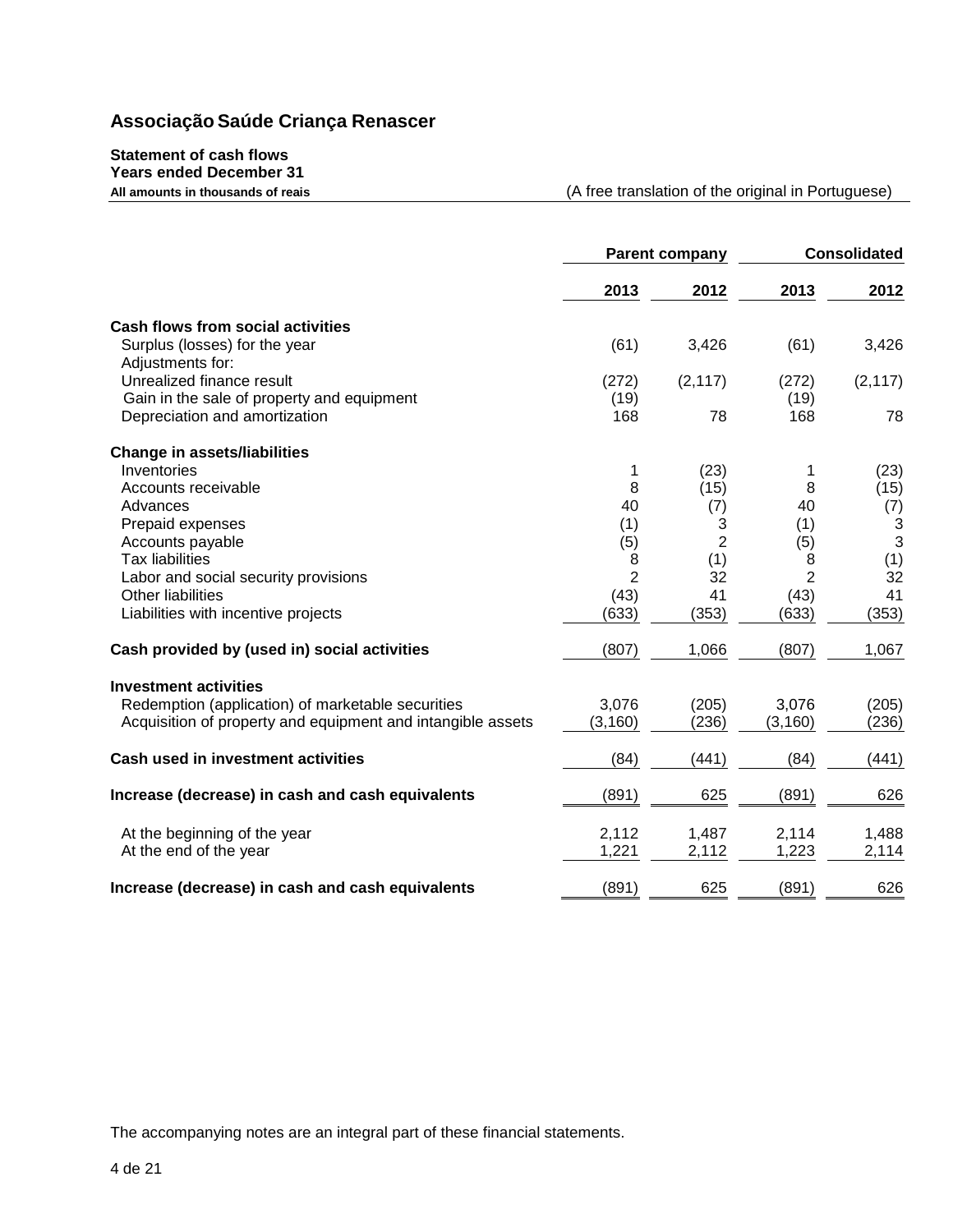**Notes to the financial statements at December 31, 2013 All amounts in thousands of reais unless otherwise stated**

## **1 General information**

Associação Saúde Criança Renascer ("Association") is a non-profit civil philanthropic society incorporated and domiciled in Brazil. Its headquarters are located in Rio de Janeiro, State of Rio de Janeiro and it was established on October 25, 1991 in order to carry out social welfare and human development activities and offer support to underprivileged children from the Hospital da Lagoa, as well as their families, during the hospitalization period and mainly after hospital discharge. This support is provided when socioeconomic needs are verified among families, which are then referred to the Association through a nomination letter from the multidisciplinary evaluation commission of the Hospital da Lagoa.

The Association maintains, through donations that are spontaneous or made by its partners and may be in cash, items such as food, medicine and clothes, as well as providing services, among others. To better serve the families, the Association implemented various social projects, such as "Madrinha" (Godmother), "Aconchego" (Comfort) and "Moradia" (Housing).

In order to accomplish its objectives, Associação Saúde Criança Renascer is built around the following areas:

- Health Donation of food, medicine, medical devices, among others, as well as providing free support to families by psychologists, psychiatrists, nutritionists, social workers and referrals to health care units.
- Citizenship Assistance to obtain documents and social and legal guidance, in order to ensure basic citizenship rights for the families.
- Housing Ensure that the family home has minimum habitable conditions, such as running water, treated sewage, walls and roof without seepage; in short, provide a healthy environment where children can recover and maintain their health.
- Education Raise awareness in the family of the importance of education for the children and the country's future, also monitor the child's school life and provide support in the areas in which a need is identified.
- Income generation Professional courses according to the interest and skills of the heads of the household, aiming at the family's self-sufficiency and independence.

Associação Saúde Criança Renascer is exempted from income tax and social contribution, in accordance with Law 9,532/97, which establishes in Article 15 that, in order to qualify for this exemption and in a cumulative manner, the Association must:

- (a) not pay, in any form, its officers for the services rendered;
- (b) apply the whole of its funds in the maintenance and development of its social objectives;
- (c) maintain complete records of its income and expenses in accounting books duly vested in the legal formalities which ensure their accuracy;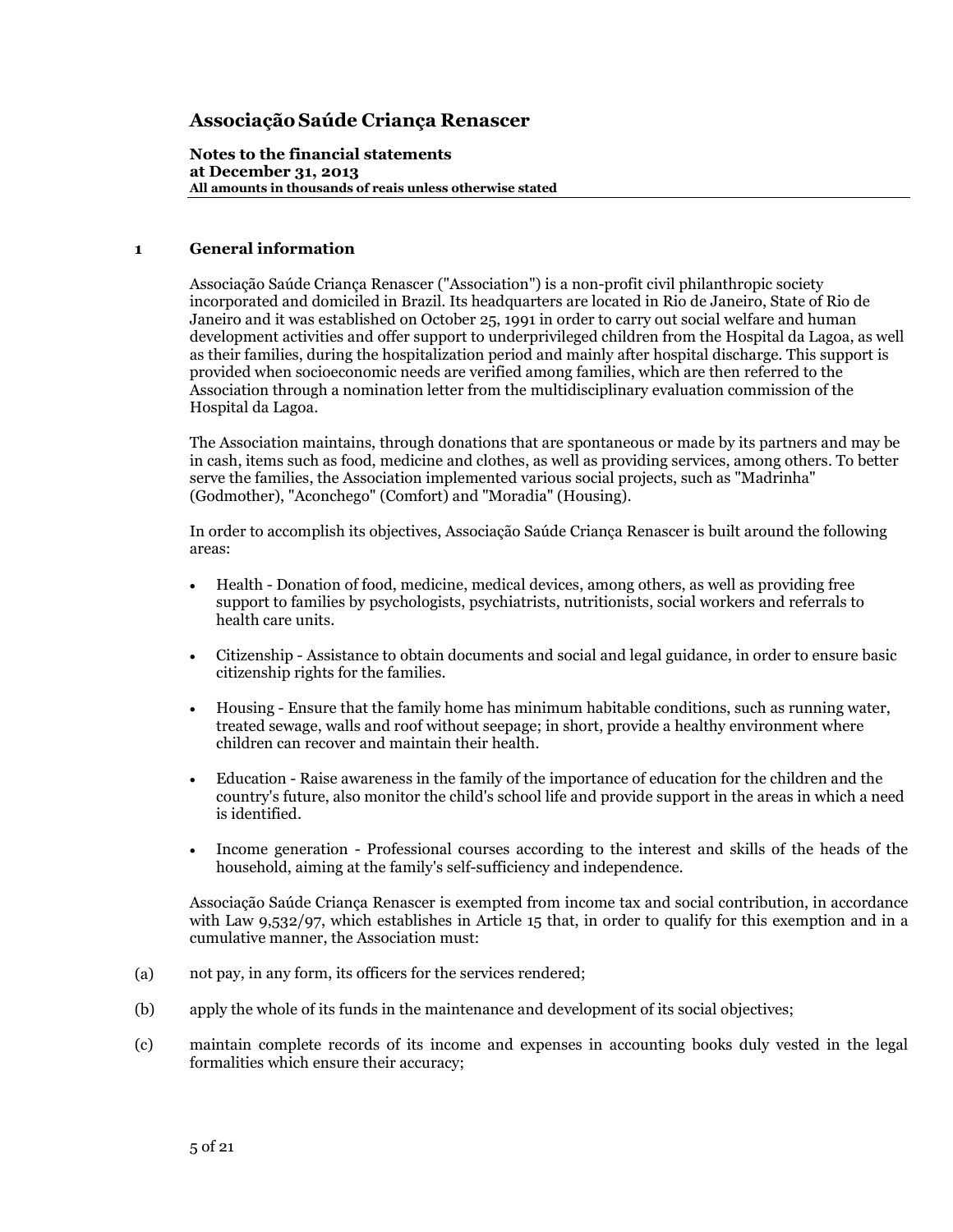**Notes to the financial statements at December 31, 2013 All amounts in thousands of reais unless otherwise stated**

- (d) keep in good order, for five years, as from the issue date, the documents that prove the source of its revenues and the carrying out of its expenses, as well as the realization of any other acts or operations that may change its financial situation; and
- (e) present the statement of surplus on an annual basis.

## **2 Summary of significant accounting policies**

The main accounting policies applied in the preparation of these financial statements are set out below. These policies have been consistently applied in the years presented, unless otherwise stated.

## **2.1 Basis of preparation and presentation**

The financial statements were prepared and are being presented in accordance with accounting practices adopted in Brazil for small and medium sized companies – Technical Pronouncement - CPC PMEs (R1) - "Accounting for small and medium sized companies", including the provisions of the Resolution of the Accounting Federal Council No. 1,409/12, which approved the Technical Interpretation ITG 2002 - "Non-profit entities".

The preparation of financial statements in compliance with these Standards requires the use of certain critical accounting estimates. It also requires management to exercise its judgment in the process of applying the Association's accounting policies. However, there are no areas involving a higher degree of judgment or complexity, or areas where assumptions and estimates are significant to the financial statements.

These financial statements were approved in Annual General Meeting on March 24, 2014.

## **(a) Consolidated financial statements**

The consolidated financial statements have been prepared and are being presented in accordance with accounting practices adopted in Brazil, including the pronouncements issued by the Brazilian Accounting Pronouncements Committee (CPC). The Association has an exclusive investment fund ("Saúde Criança Fundo de Investimento Multimercado Investimento no Exterior") and presented consolidated financial statements.

## **(b) Parent company financial statements**

The parent company financial statements have been prepared in accordance with accounting practices adopted in Brazil issued by the CPC and are presented together with the consolidated financial statements.

## **2.2 Changes in accounting policies**

## **(i) Project Income**

On January 1, 2013, Management changed the accounting policies of appropriation of deferred income of donations for programs and projects. For the years presented years, the transfers carried out by the sponsors are now recorded as liabilities and reduced by the project expenses.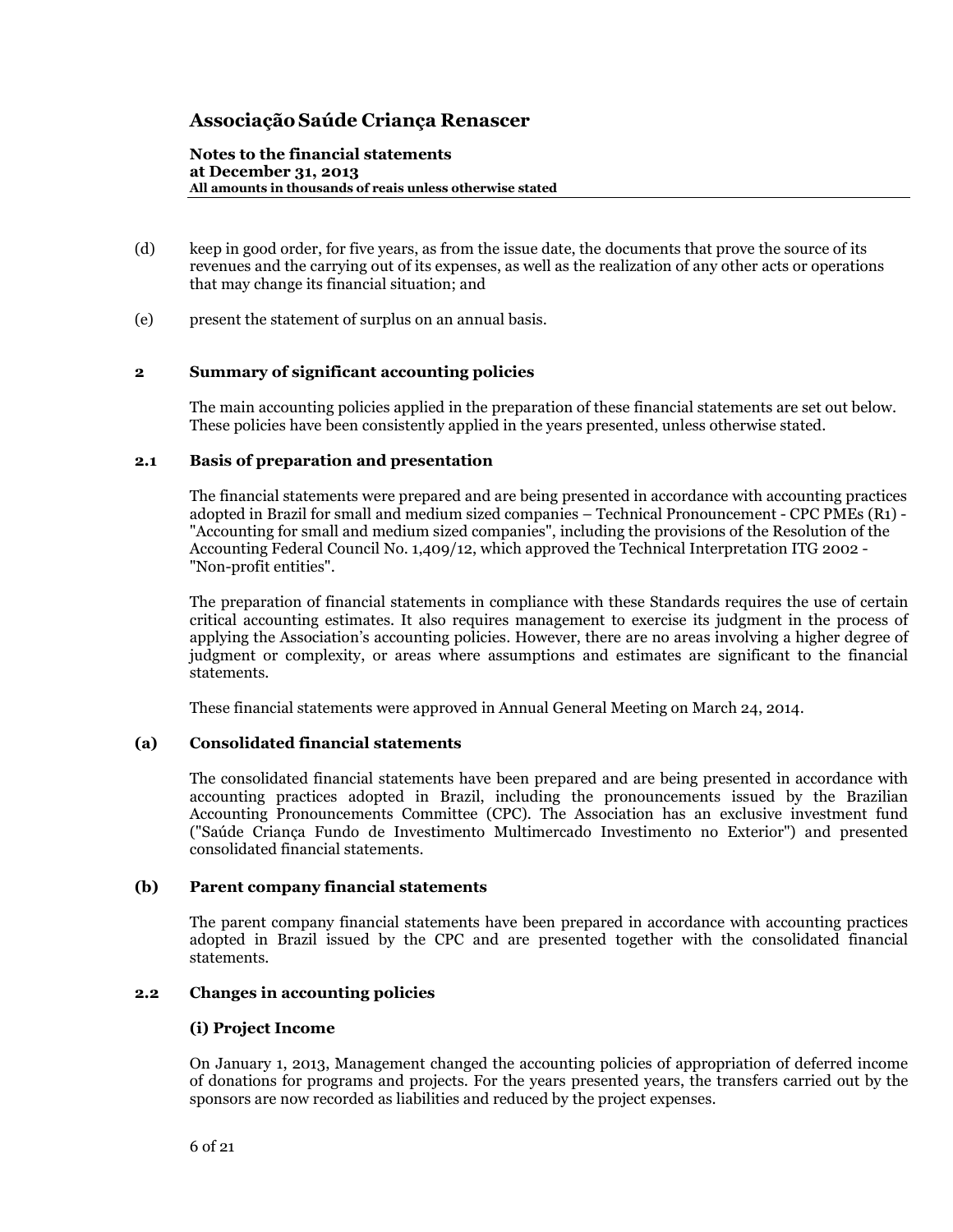#### **Notes to the financial statements at December 31, 2013 All amounts in thousands of reais unless otherwise stated**

Through 2012, this accounting had been to transfer income and expense accounts only at the end of the year. As from 2013, the deferred liabilities are reduced by the project at the end of each month, with a corresponding entry in the sponsored projects income account, with no offsetting rectifier account.

This policy change has been applied because Management has a contractual obligation to comply with the rules for use of donations as well as to reflect the obligation which is analyzed and submitted to the approval of the sponsors.

Accordingly, the expenses and costs incurred in the sponsors' projects, managed by the Association, are recognized in the same proportion as the income, in order that, at the end of the year, these expenses and income do not impact the Association's results.

The effects of these changes are as follows:

|                                                                                                                                                    | Year ended December 31, 2012        |                |                                       |                                     |                |                                       |
|----------------------------------------------------------------------------------------------------------------------------------------------------|-------------------------------------|----------------|---------------------------------------|-------------------------------------|----------------|---------------------------------------|
|                                                                                                                                                    |                                     |                | Parent company                        |                                     |                | Consolidated                          |
|                                                                                                                                                    | Originally<br>presented             | <b>Adjusts</b> | Adjusted                              | Originally<br>presented             | <b>Adjusts</b> | Adjusted                              |
| Individual and corporate donations<br>Incentive projects - Sponsors<br>Voluntary work<br>Subsidies and exempted taxes<br>Income from sale of goods | 2,724<br>208<br>185<br>1,546<br>287 | 2,404          | 2,724<br>2,612<br>185<br>1,546<br>287 | 2,724<br>208<br>185<br>1,546<br>287 | 2,404          | 2,724<br>2,612<br>185<br>1,546<br>287 |
| <b>Total operating income</b>                                                                                                                      | 4,950                               |                | 7,354                                 | 4,950                               |                | 7,354                                 |
| Goods sold<br>Assistance                                                                                                                           | (25)<br>(699)                       | (861)          | (25)<br>(1,560)                       | (25)<br>(699)                       | (861)          | (25)<br>(1,560)                       |
| <b>Total costs</b>                                                                                                                                 | (724)                               |                | (1,585)                               | (724)                               |                | (1,585)                               |
| <b>Gross result</b>                                                                                                                                | 4,226                               |                | 5,769                                 | 4,226                               |                | 5,769                                 |
| General and administrative expenses                                                                                                                | (178)                               | (1,543)        | (1,721)                               | (178)                               | (1,543)        | (1,721)                               |
| Personnel and social charges expenses                                                                                                              | (439)                               |                | (439)                                 | (439)                               |                | (439)                                 |
| Voluntary work expenses                                                                                                                            | (185)                               |                | (185)                                 | (185)                               |                | (185)                                 |
| Expenses with tax exemption and<br>subsidized rental                                                                                               | (1,732)                             |                | (1,732)                               | (1,732)                             |                | (1,732)                               |
| Professional services provided                                                                                                                     | (370)                               |                | (370)                                 | (393)                               |                | (393)                                 |
| Other results                                                                                                                                      | 20                                  |                | 20                                    | 20                                  |                | 20                                    |
| <b>Total operating expenses</b>                                                                                                                    | (2,884)                             |                | (4, 427)                              | (2,907)                             |                | (4,450)                               |
| Net finance result                                                                                                                                 | 2,084                               |                | 2,084                                 | 2,107                               |                | 2,107                                 |
| Surplus for the year                                                                                                                               | 3,426                               |                | 3,426                                 | 3,426                               |                | 3,426                                 |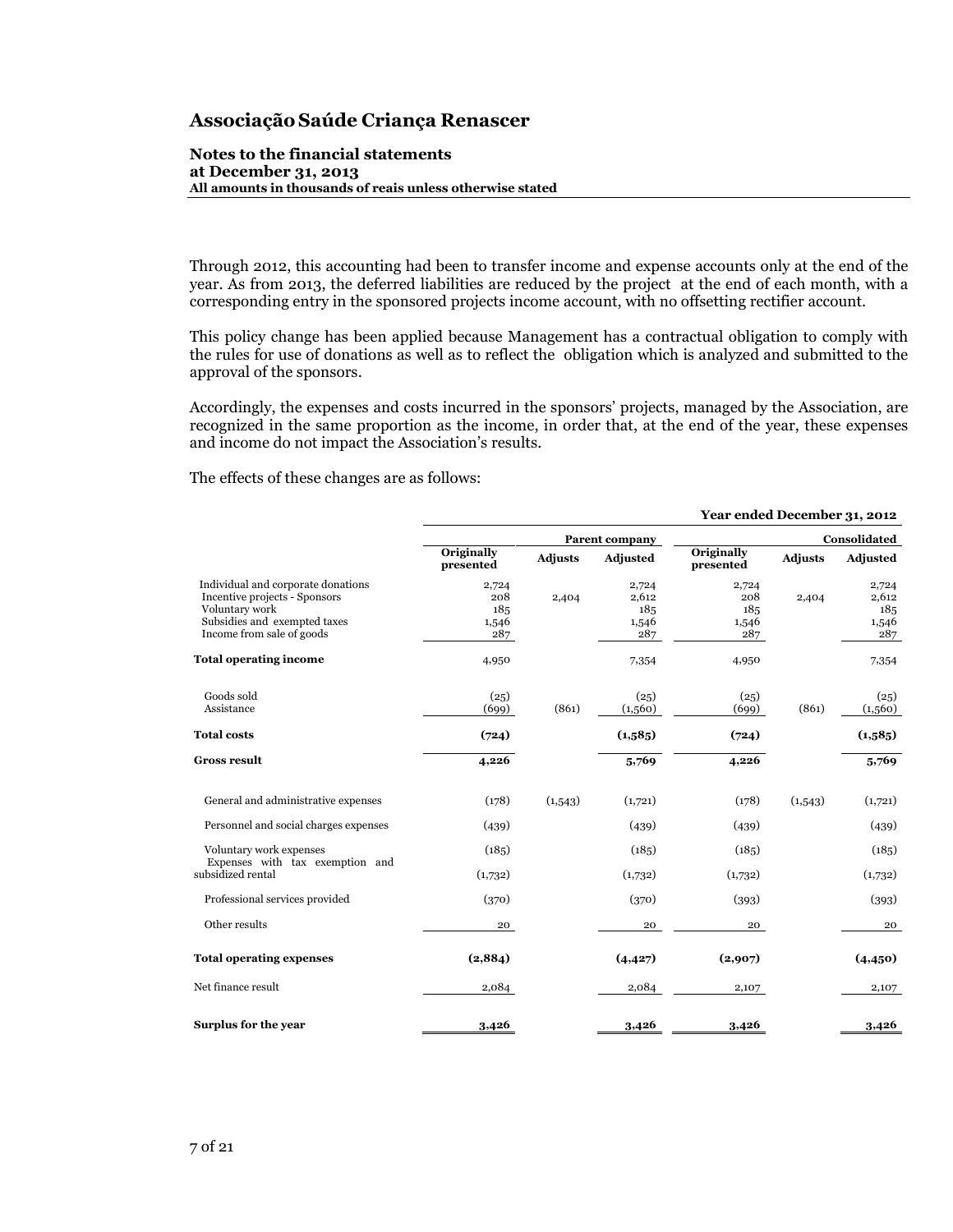**Notes to the financial statements at December 31, 2013 All amounts in thousands of reais unless otherwise stated**

## **(ii) Assistance costs**

On January 1, 2013, Management modified its accounting policies to record, as costs, all direct assistance costs and project assistance expenditures previously recorded as general and administrative expenses. This change also affected the replication expenditures, which are disbursements made by the Association in favor of entities that are committed to replicate the Association's assistance activities and methodology.

It was not practicable to reflect this change retroactively because these cost are recognized together with other costs; however, the Association's net result was not affected.

## **2.3 Consolidation**

The following accounting policies are applied in the preparation of the consolidated financial statements.

## **(i) Subsidiary**

Subsidiaries are all entities (including special purpose entities) over which the Association has the power to govern the financial and operating policies generally accompanying a participation of more than onehalf of the voting rights. Subsidiaries are fully consolidated from the date on which control is transferred to the Association. They are deconsolidated from the date that control ceases. The Association has an exclusive fund (Note 5) and, therefore, has presented consolidated financial statements.

## **2.4 Functional and presentation currency**

The financial statements are presented in thousands of reais, which is the Association's functional currency and also its presentation currency.

## **2.5 Cash and cash equivalents**

Cash and cash equivalents include cash on hand, bank deposits stated at cost and other short-term highly liquid investments with immaterial risk of change in value, stated at cost plus earnings up to the balance sheet date, with a counterpart in the result for the year.

## **2.6 Financial assets**

## **2.6.1 Classification**

The Association classifies its financial assets, at initial recognition, in the following categories: measured at fair value through profit or loss and loans and receivables. The classification depends on the purpose for which the financial assets were acquired.

## **(a) Financial assets at fair value through profit or loss**

Financial assets at fair value through profit or loss are financial assets held for trading. A financial asset is classified in this category if acquired mainly for the purpose of selling in the short-term. All financial assets in this category are classified as current assets.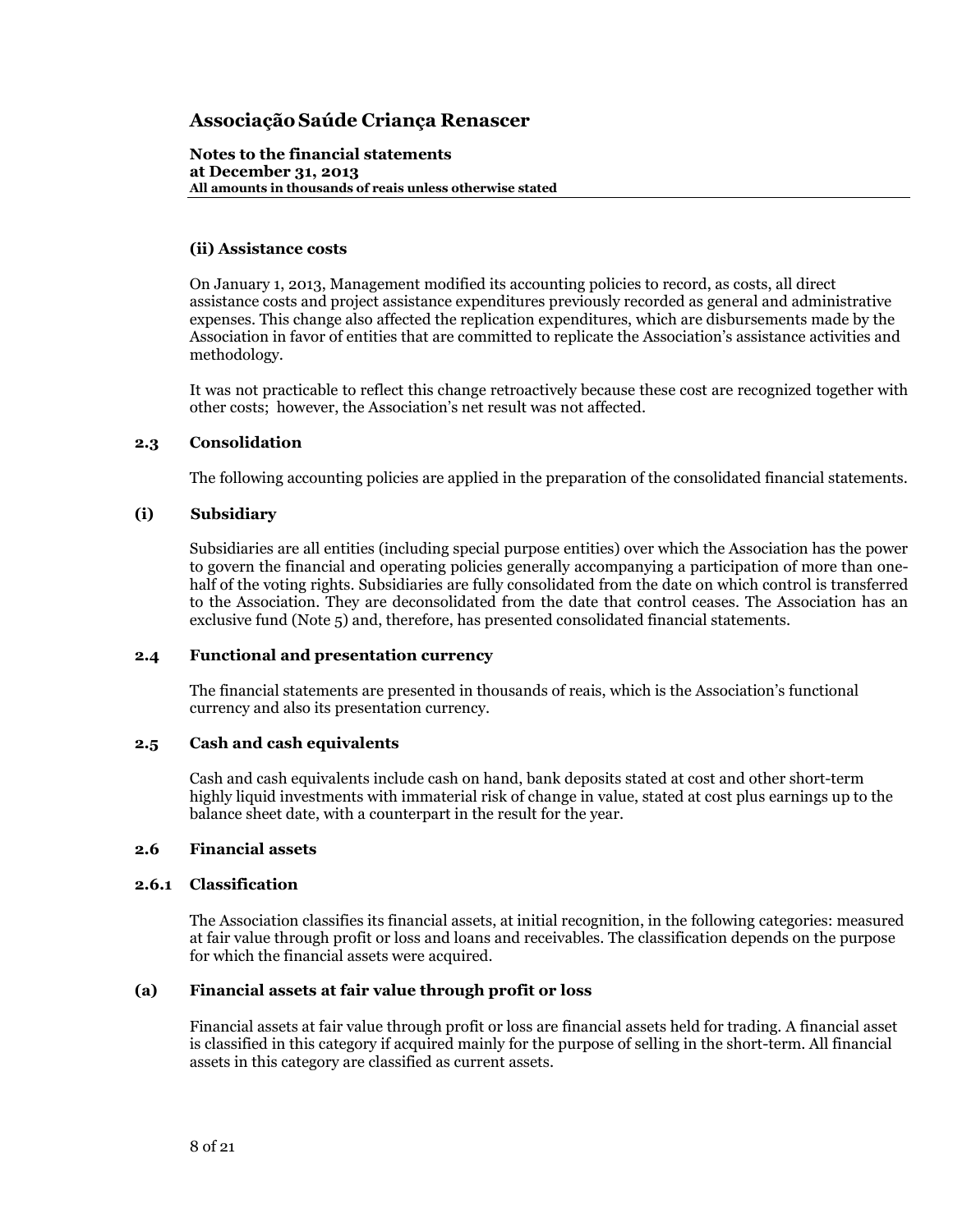**Notes to the financial statements at December 31, 2013 All amounts in thousands of reais unless otherwise stated**

## **(b) Loans and receivables**

Loans and receivables are non-derivative financial assets with fixed or determinable payments that are not quoted in an active market. They are included in current assets, except for maturities greater than 12 months after the end of the reporting period, which are classified as non-current assets. The Association's loans and receivables comprise Cash and cash equivalents and Accounts receivable, which basically refer to credit card sales.

## **2.6.2 Recognition and measurement**

Purchases and sales of financial assets are typically recognized on the trade date. Investments are initially recognized at fair value plus transaction costs for all financial assets not carried at fair value through profit or loss. Financial assets carried at fair value through profit or loss are initially recognized at fair value, and transaction costs are expensed in the statement of surplus. Financial assets are derecognized when the rights to receive cash flows have expired or have been transferred and the Association has transferred substantially all the risks and rewards of ownership. Financial assets at fair value through profit or loss are subsequently carried at fair value. Loans and receivables are carried at amortized cost using the effective interest method.

Gains or losses arising from changes in the fair value of the financial assets at fair value through profit or loss are presented in the statement of surplus within "Finance income and costs" in the period in which they arise.

Dividends on financial assets at fair value through profit or loss are recognized in the statement of surplus as part of "Finance income, net" when the Association's right to receive dividends is established.

The fair values of quoted investments are based on current bid prices. If the market for a financial asset is not active (and for unlisted securities), the Association establishes fair value by using valuation techniques. These include the use of recent arm's length transactions, reference to other instruments that are substantially the same, discounted cash flow analysis, and option pricing models making maximum use of market inputs and relying as little as possible on entity-specific inputs.

## **2.6.3 Impairment of financial assets**

## **(a) Assets carried at amortized cost**

The Association assesses at each balance sheet date whether there is objective evidence that a financial asset or group of financial assets is impaired. A financial asset or a group of financial assets is impaired and impairment losses are incurred only if there is objective evidence of impairment as a result of one or more events that occurred after the initial recognition of the asset (a "loss event") and that loss event (or events) has an impact on the estimated future cash flows of the financial asset or group of financial assets that can be reliably estimated.

The amount of any impairment loss is measured as the difference between the asset's carrying amount and the present value of estimated future cash flows (excluding future credit losses that have not been incurred) discounted at the financial asset's original effective interest rate. The carrying amount of the asset is reduced and the loss is recognized in the Association's statement of surplus.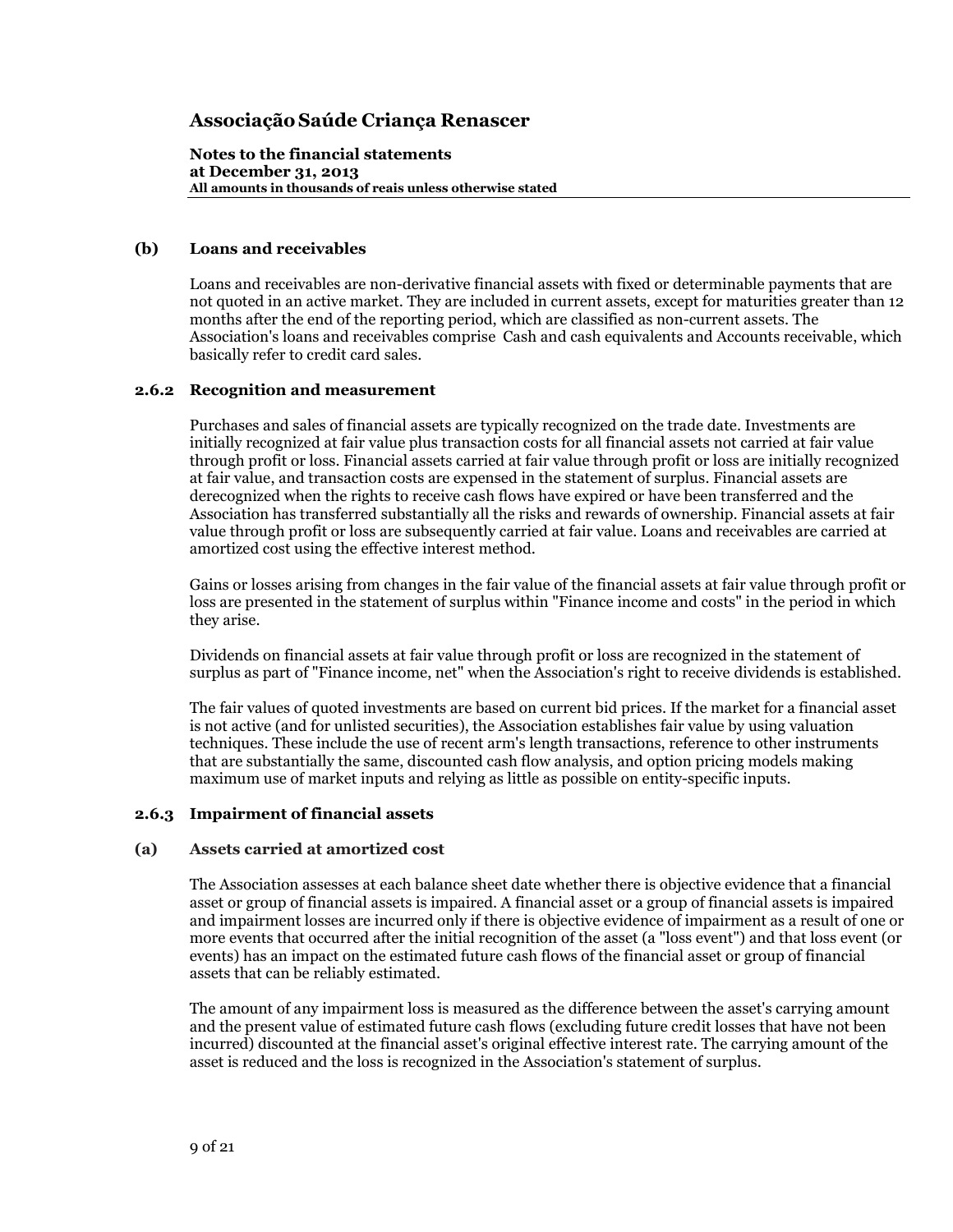**Notes to the financial statements at December 31, 2013 All amounts in thousands of reais unless otherwise stated**

## **2.6.4 Derivative financial instruments**

There were no transactions with derivative financial instruments in 2013 or 2012.

#### **2.7 Inventories**

The inventories represented by the acquired input and finished products related to the "Anzol" project were valued by their cost or sale value, less, when applicable, the provision to cover eventual losses in its realization, with a corresponding entry in the result for the year.

#### **2.8 Property and equipment**

Property and equipment are stated at historical cost less accumulated depreciation and any accumulated impairment losses. Historical cost includes expenditure that is directly attributable to preparing the asset for its intended use.

Depreciation is charged so as to reduce the cost of assets to their residual value over their estimated useful lives, using the straight-line method. The estimated useful lives range as follows:

| 10 years |
|----------|
| 5 years  |
| 10 years |
| 10 years |
|          |

#### **2.9 Intangible assets**

#### **Computer software**

Computer software licenses acquired are capitalized on the basis of the costs incurred to acquire and bring to use the specific software, the same criterion is used for computer software custom developed for the Association. These costs are amortized over the software's estimated useful life of five years. Costs associated with maintaining computer software programs are recognized as expense as incurred.

#### **2.10 Provisions and current and non-current liabilities**

A provision is recognized in the balance sheet when the Association has a legal or constructive obligation as a result of a past event and it is probable that an outflow of funds will be necessary to settle it. Provisions are recorded based on the best estimates of the risk involved.

Current and non-current liabilities are stated at known or estimated amounts including, when applicable, the related charges and monetary variations incurred up to the balance sheet date.

#### **2.11 Liabilities with incentive projects**

The contributions to the Association's projects made by the sponsors (agreements) are recorded in the liabilities accounts and reduced by the expenses incurred for each project at each month end, with a corresponding entry in the sponsored projects income. This policy is applied because the Association's management has the contractual obligation of complying with rules for the utilization of the donations, as well as the obligation of rendering annual accounts, which are analyzed and subject to the approval of sponsors.

10 of 21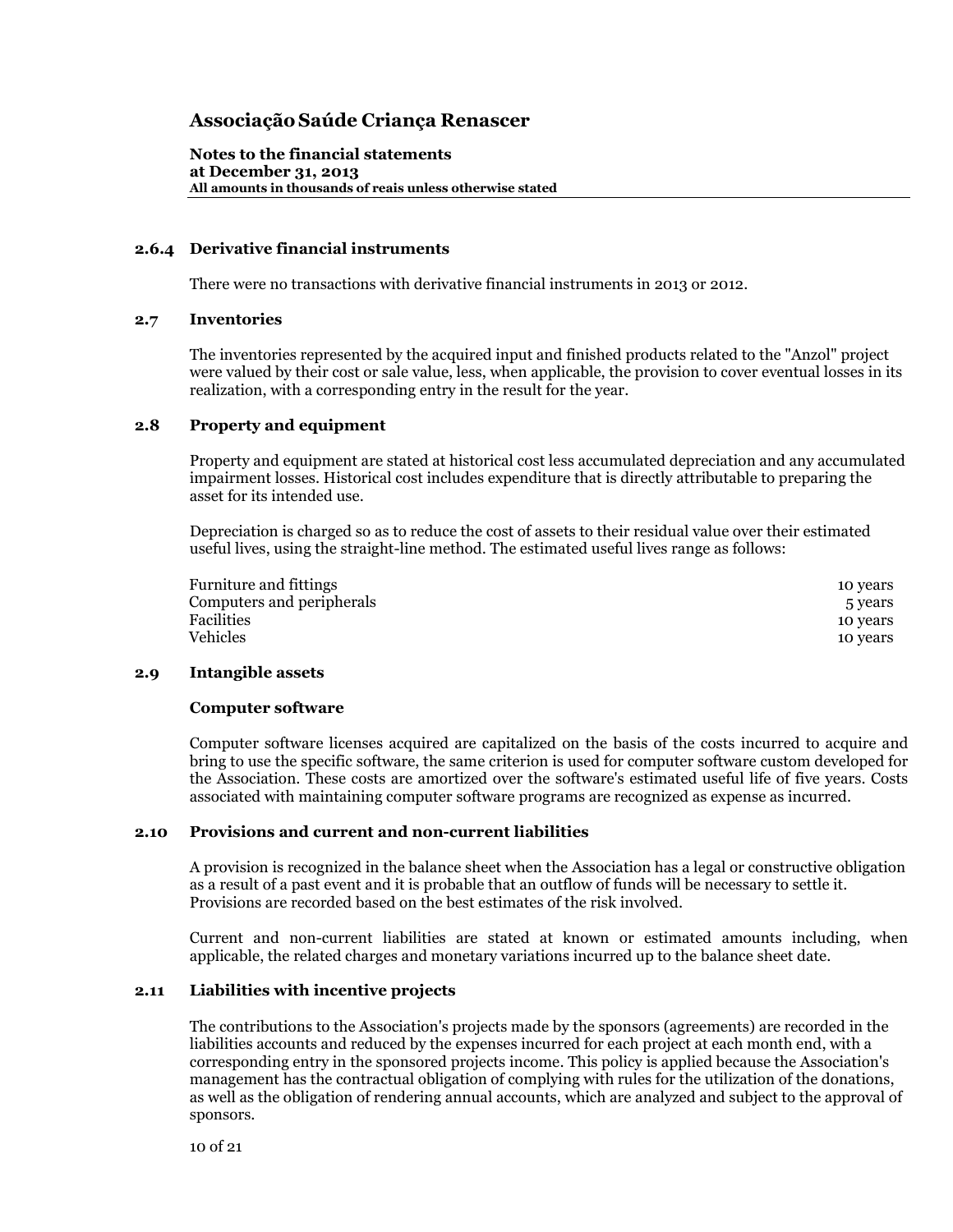#### **Notes to the financial statements at December 31, 2013 All amounts in thousands of reais unless otherwise stated**

Accordingly, expenses and costs incurred in sponsor projects managed by the Association are recognized in the same proportion of the income so that, at the end of the year, this income and expenses do not impact the Association's result for the year.

#### **2.12 Determination of surplus for the year and recognition of revenues from donations**

Surplus for the year is determined in compliance with the accrual basis of accounting.

Revenues from donations and voluntary contributions from third-parties originate from individuals and companies and are accounted for when received due to the impossibility of accuracy of the amounts and receipt dates, and they are applied in the educational projects that the Association develops.

The Association recognizes revenue when: (i) the amount of revenue can be reliably measured; (ii) it is probable that future economic benefits will flow to the Association; and (iii) specific criteria have been met for each of the Association's activities.

## **(a) Linked donations and covenants**

The donations received that are linked to projects are recorded, when received, in liabilities (Deferred Income) being appropriated to the result on a monthly and straight-line basis as the funds are being used in accordance with rules established by the donator/sponsor.

## **(b) Interest income**

Interest income comprises basically the income from interest on financial investments. Interest income is recognized using the effective interest method. Interest income from funds destined to projects is recognized against liabilities, if they have not yet been fully realized.

## **(c) Gratuities**

Interpretation ITG 2002 of the Federal Accounting Council (CFC) establishes the measurement and recognition of benefits granted as gratuities, such as: voluntary labor, real estate rent exemption and tax and contribution exemptions.

- (i) Voluntary work is measured by the Association's management based on available market values and values used by the Association in similar services. In 2013, the related balance amounted to R\$ 422  $(2012 - R$ 185)$
- (ii) Federal tax exemptions and federal contributions are calculated using the presumed profit methodology and are based on the total amount of revenue earned by the Association and in its payroll regarding the employer's INSS, as disclosed in Note 2.13, in compliance with Law No. 12,101/2009. In 2013, the balance amounted to R\$ 1,298 (2012 – R\$ 1,422).
- (iii) Rental exemption of the Association's headquarters (Note 16) is calculated based on the amount per square meter available in Rio de Janeiro's real estate market. In 2012, the related balance amounted to R\$ 148 (2012 – R\$ 124).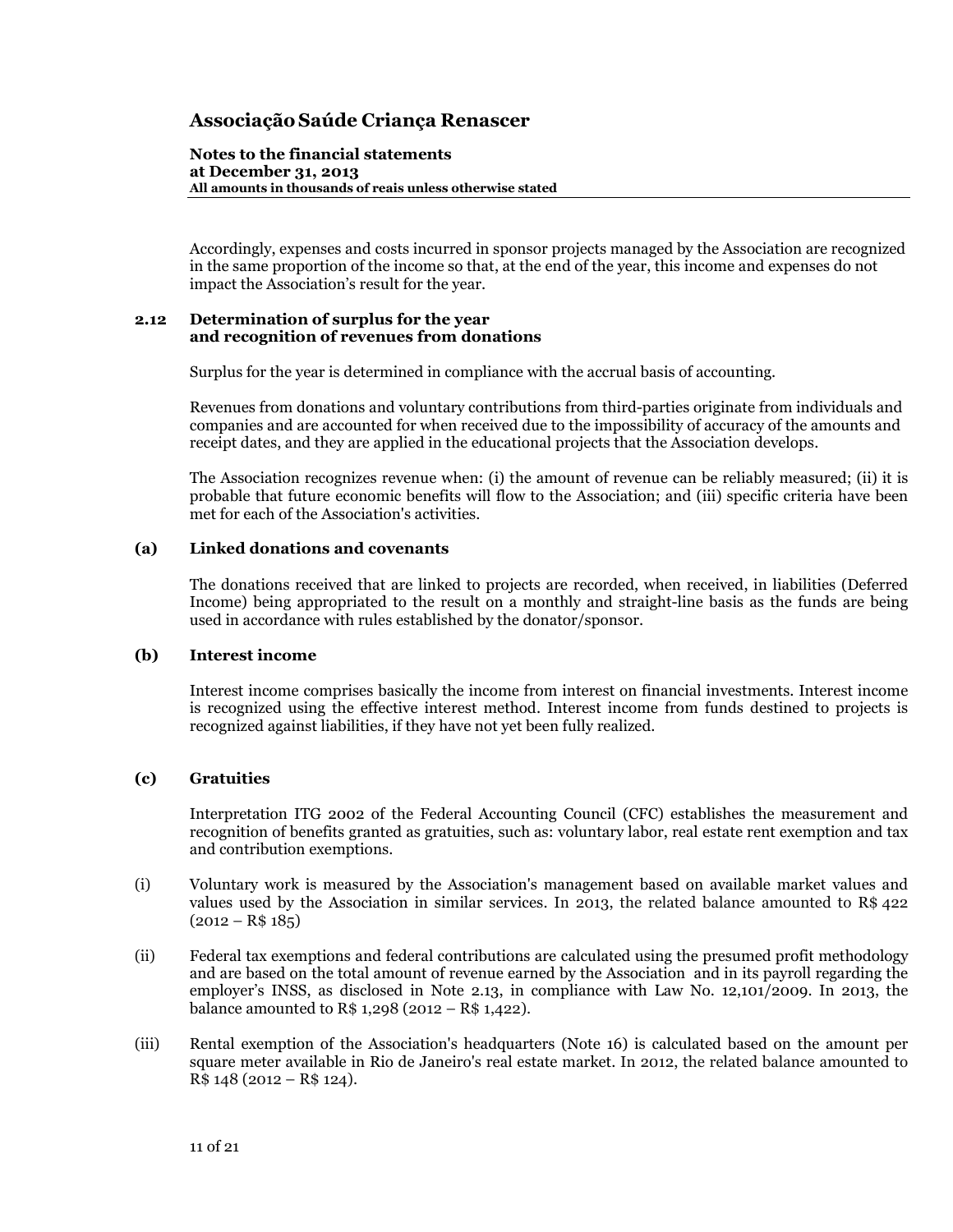#### **Notes to the financial statements at December 31, 2013 All amounts in thousands of reais unless otherwise stated**

There were no corresponding disbursements for the amounts mentioned above, and the latter were recognized in 2013 as operating income and expenses in the statement of surplus, in equal amounts, with no effect on the surplus for the year.

## **2.13 Taxes and contributions**

The Association is exempt from the payment of Income tax, Social Contribution and Social Contribution on Revenues (COFINS) and of the employer's INSS quota.

However, non-profit entities which have employees, pursuant to labor legislation, are obliged to pay the Social Integration Program (PIS) with a fixed quota of 1% levied on the monthly payroll.

## **3 Cash and cash equivalents and cash related to projects**

|                           |       | <b>Parent company</b> |       | <b>Consolidated</b> |  |
|---------------------------|-------|-----------------------|-------|---------------------|--|
|                           | 2013  | 2012                  | 2013  | 2012                |  |
| Cash                      | 11    | 18                    | 11    | 18                  |  |
| <b>Banks</b>              | 365   | 407                   | 367   | 409                 |  |
| Financial investments (*) | 845   | 1,687                 | 845   | 1,687               |  |
|                           | 1,221 | 2,112                 | 1,223 | 2,114               |  |

(\*) Highly-liquid short-term investments are readily convertible into a known amount of cash, and are subject to an insignificant risk of change in value. The Association has financial investments in Interbank Deposit (DI) investment funds, saving account and Bank Deposit Certificates (CDB).

## **4 Marketable securities**

|                                                                                                                                  |                 | <b>Parent company</b> |
|----------------------------------------------------------------------------------------------------------------------------------|-----------------|-----------------------|
|                                                                                                                                  | 2013            | 2012                  |
| At fair value through profit or loss<br>Saúde Criança FIM - Investimento no Exterior (a)<br>Riverside Fundo de Investimentos (b) | 10,631<br>1,116 | 13,513<br>1,038       |
|                                                                                                                                  | 11.747          | 14,551                |

(a) Saúde Criança Fundo de Investimento Multimercado - Investimento no Exterior is designed for the exclusive investment of the Association and is part of the "Renascer para Sempre" (Rebirth always) project, with the purpose of strengthening, through a long-term policy, the Association's financial sustainability, assuring financial stability necessary for good institutional performance without relying on variable donations. The fund's resources are applied as follows: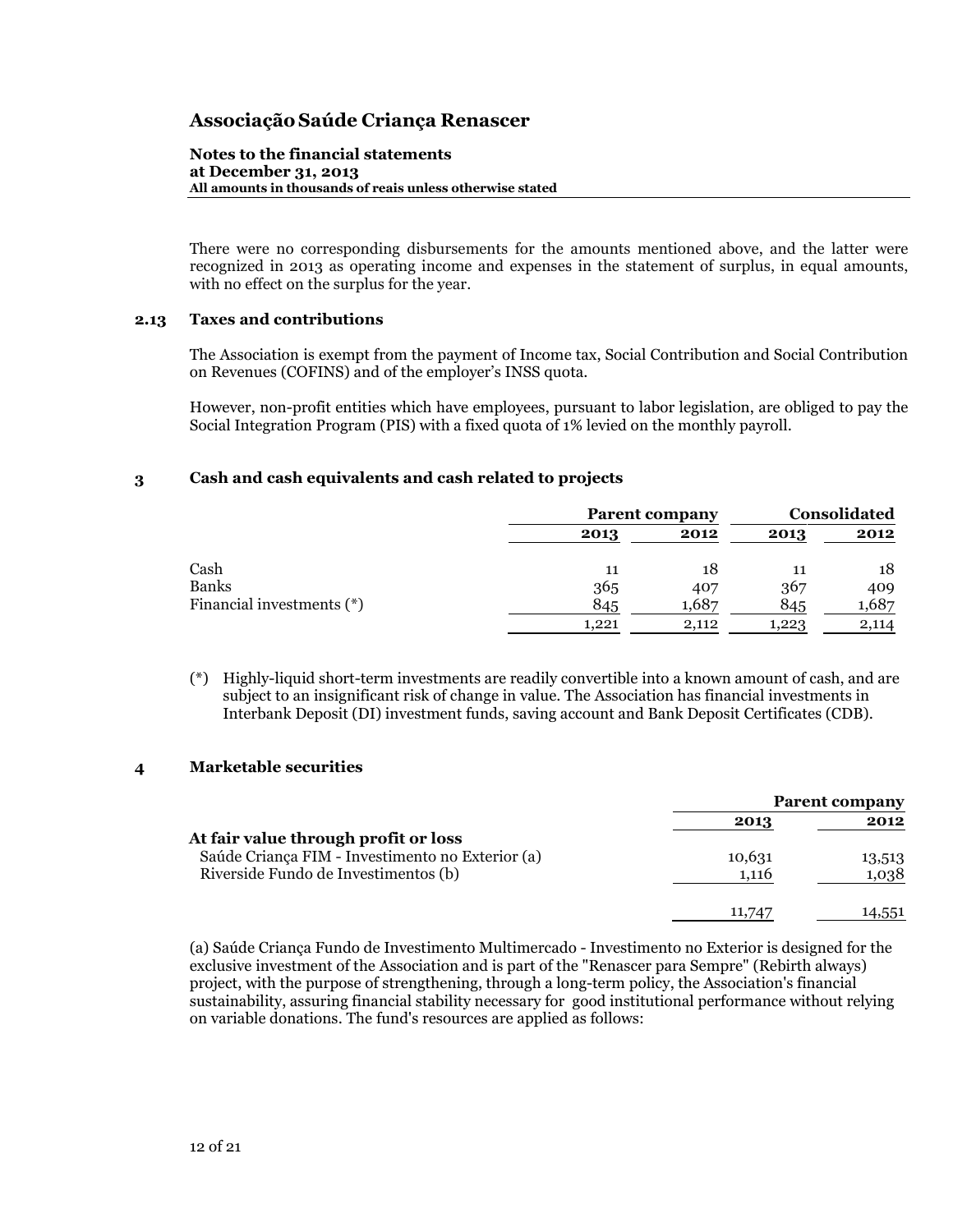#### **Notes to the financial statements at December 31, 2013 All amounts in thousands of reais unless otherwise stated**

|                        | 2013   | 2012              |
|------------------------|--------|-------------------|
| Repurchase commitments | 83     | 125               |
| Investment fund quotas | 5,804  | 5,867             |
| Government securities  | 4,746  | 7,523             |
| Amounts payable        | (4)    | $\left( 4\right)$ |
| Cash                   | 2      | າ                 |
|                        | 10,631 | 13,513            |

(b) "Riverside Fundo de Investimento em Cotas de Fundos de Investimento Multimercado" is established as an open condominium, for an undetermined period, and is a pooling of resources for investment in marketable securities, as well as any other available assets in capital and financial markets.

## **5 Property and equipment**

|                                      |      |                  | <b>Parent company and Consolidated</b> |                |
|--------------------------------------|------|------------------|----------------------------------------|----------------|
|                                      | 2012 |                  |                                        | 2013           |
|                                      | Cost | <b>Additions</b> | <b>Disposals</b>                       | <b>Balance</b> |
| Changes in cost                      |      |                  |                                        |                |
| <b>Buildings</b>                     | 545  |                  |                                        | 545            |
| <b>Facilities</b>                    | 75   |                  |                                        | 75             |
| Machinery and equipment              | 55   | 8                |                                        | 63             |
| Furniture and fittings               | 63   |                  |                                        | 63             |
| Vehicles and accessories             | 56   | 69               | (19)                                   | 106            |
| IT equipment                         | 129  | 7                |                                        | 136            |
| Communication equipment              | 6    |                  |                                        | 6              |
| Property and equipment in course (*) |      | 3,076            |                                        | 3,076          |
|                                      | 929  | 3,160            | (19)                                   | 4,070          |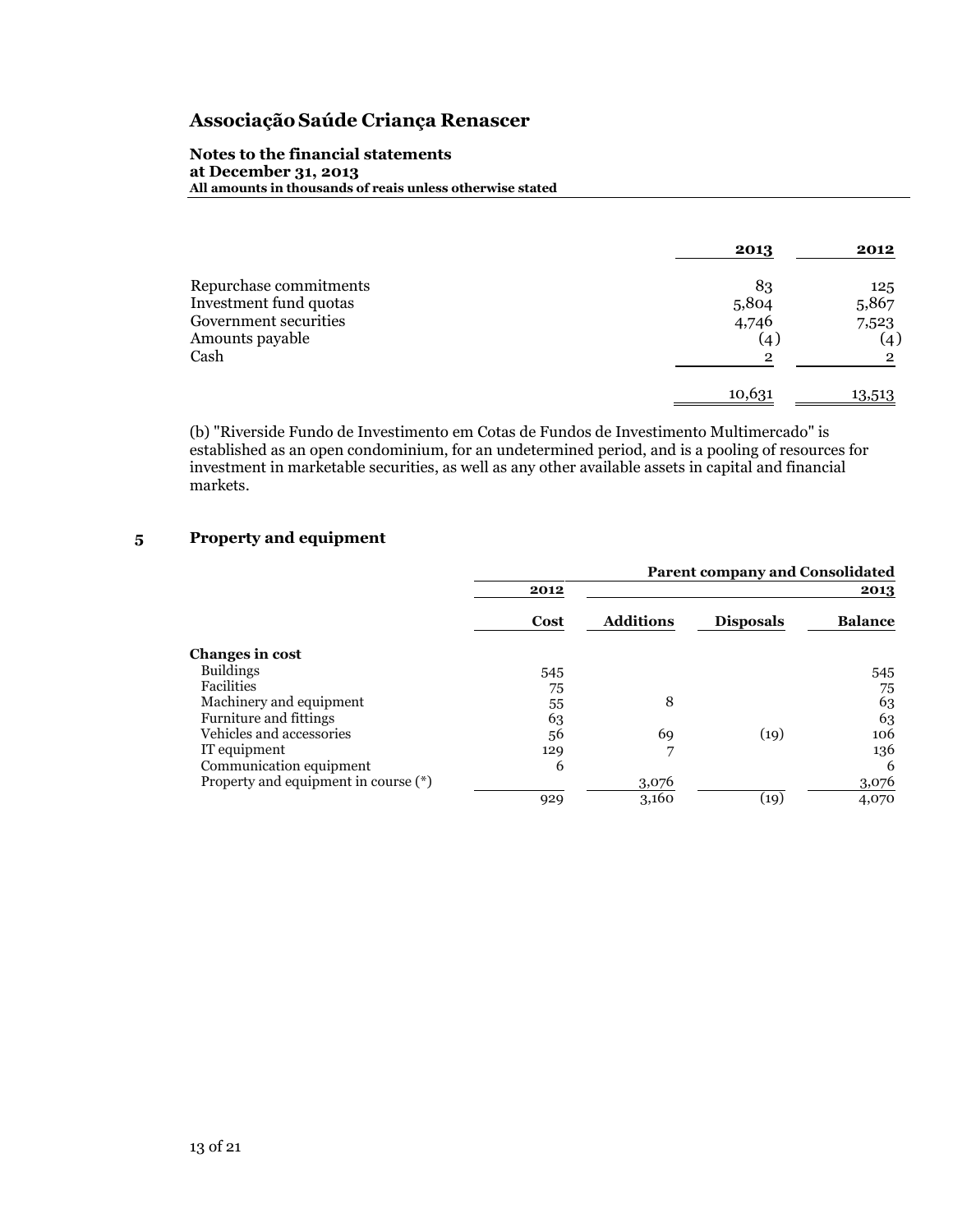#### **Notes to the financial statements at December 31, 2013 All amounts in thousands of reais unless otherwise stated**

|                             | 2012                |                    |                  | 2013           |
|-----------------------------|---------------------|--------------------|------------------|----------------|
|                             | <b>Depreciation</b> | <b>Additions</b>   | <b>Disposals</b> | <b>Balance</b> |
| <b>Depreciation changes</b> |                     |                    |                  |                |
| <b>Buildings</b>            | (200)               | $\left( 22\right)$ |                  | (222)          |
| Facilities                  | (40)                | (8)                |                  | (48)           |
| Machinery and equipment     | (52)                | (4)                |                  | (56)           |
| Furniture and fittings      | (41)                | (6)                |                  | (47)           |
| Vehicles and accessories    | (56)                | (13)               | 19               | (50)           |
| IT equipment                | (83)                | (27)               |                  | (110)          |
| Communication equipment     | $\left( 5\right)$   |                    |                  | (5)            |
|                             | (477)               | (80)               | 19               | (538)          |
| Net book amount             | 452                 | 3,080              |                  | 3,532          |

(\*) Property and equipment in course records all the expenditures in the purchase of the Association's new headquarter, at Rua das Palmeiras, in Botafogo. The property will be upgraded to receive the Association's activities, all property purchase expenditures and related taxes are being recorded in this account. Upgrade expenditures incurred with the improvements will be recorded in the samemanner.

## **6 Intangible assets**

|                                                          | <b>Parent company and Consolidated</b> |                  |                 |                    |
|----------------------------------------------------------|----------------------------------------|------------------|-----------------|--------------------|
|                                                          | 2012                                   |                  |                 | 2013               |
|                                                          | Closing<br>balance                     | <b>Additions</b> | <b>Disposal</b> | Closing<br>balance |
| Changes in cost<br>Rights of use of software             | 456                                    |                  |                 | 456                |
| <b>Amortization changes</b><br>Rights of use of software | (43)                                   | (88)             |                 | (131)              |
| Net book amount                                          | 413                                    | (88)             |                 | 325                |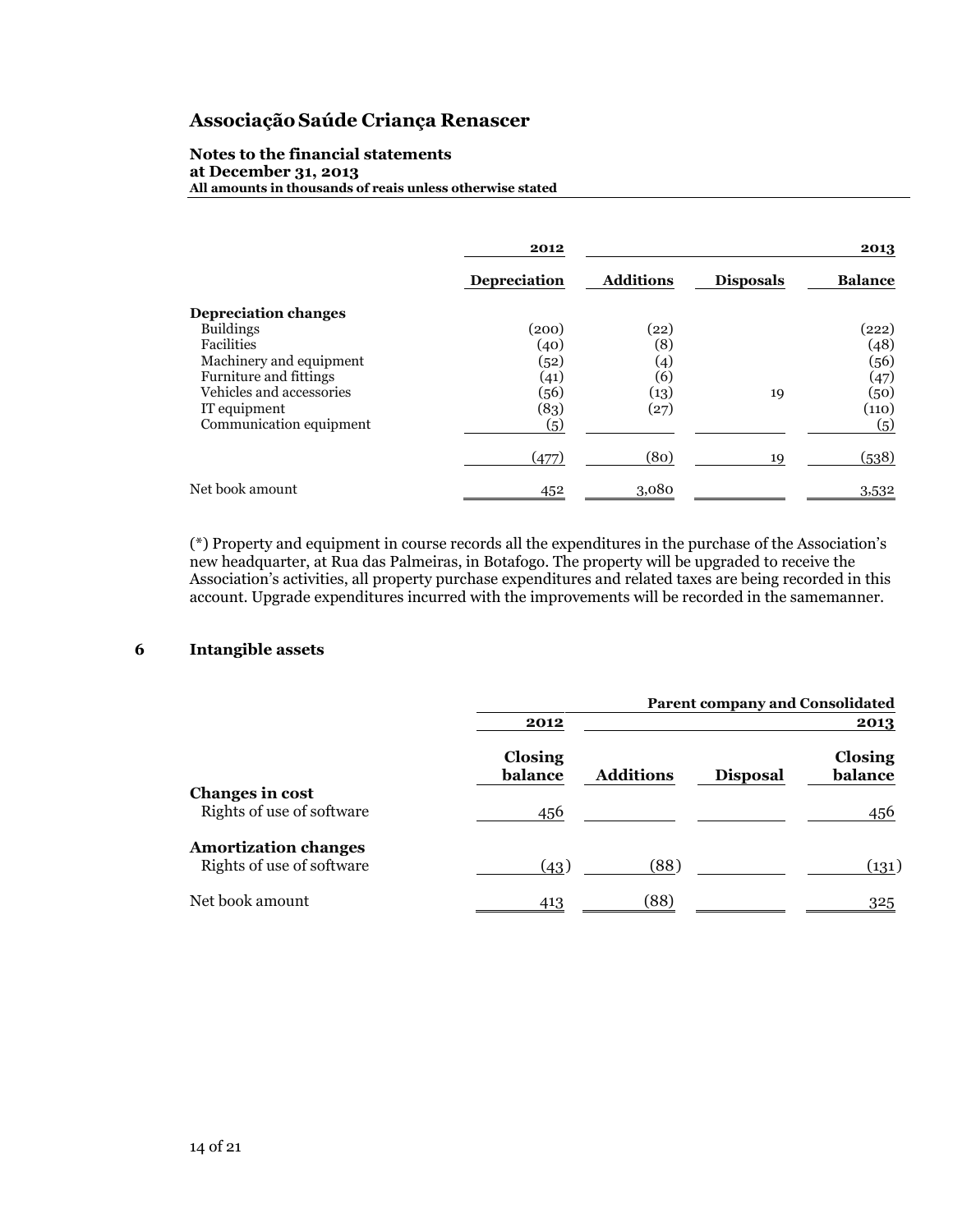**Notes to the financial statements at December 31, 2013 All amounts in thousands of reais unless otherwise stated**

## **7 Liabilities with incentive projects**

|                                         | Parent company and<br>Consolidated |       |
|-----------------------------------------|------------------------------------|-------|
|                                         | 2013                               | 2012  |
| White Martins Praxair Foundation        | 533                                | 1.178 |
| <b>Skoll Foundation</b>                 | 238                                | 310   |
| Johnson & Johnson Family of Companies   | 112                                | 79    |
| Construtora Queiroz Galvão S.A.         | 206                                | 61    |
| Ursula Zindel Hilti Stifling Foundation | 31                                 | 46    |
| Vale                                    | 49                                 | 15    |
| Johnson & Johnson Mamãe Bebê            | 44                                 |       |
| Unimed                                  | 10                                 |       |
| Kinder                                  |                                    |       |
| Metro                                   | 3                                  |       |
| Maersk                                  | 3                                  |       |
| Others                                  |                                    | 180   |
|                                         | 1,236                              | 1,869 |

Projects to be incurred represent the obligations that the Association has in the realization of the respective projects because the financial funds (partial or total) have already been received. Liabilities are accreted monthly with a corresponding entry in the projects income account in the proportion that the received funds are allocated to project executions.

## **White Martins - Praxair Foundation**

Projects named "Profissão" (Profession) and "Replicação" (Replication). In 2013, R\$ 698 was raised (2012 - R\$ 682) and during 2013, R\$ 1,343 was realized (2012 - R\$ 584), leaving a balance of R\$ 533 at December 31, 2013 (2012 - R\$1,178).

## **Skoll Foundation**

Projects named "Replicação" (Replication) and "Fortalecimento" (Strengthening). In 2013, there was no new funding (2012 - R\$ 629), and R\$ 73 in 2013 (2012 - R\$ 639) leaving a balance of R\$ 238 at December 31, 2013 (2012 - R\$ 310). A significant part of the funds of Skoll Foundation was used in the development of an Assistance Care Software for the Association, the liability is being amortized on a straight-line basis.

## **Johnson & Johnson Family of Companies**

"Aconchego Mães" (Comfort - mothers) and "Aconchego Adolescentes" (Comfort - teenagers) projects. During 2013, R\$ 224 was raised (2012 - R\$ 259) and R\$ 190 was realized (2012 - R\$ 254), leaving a balance of R\$ 112 at December 31, 2013 (2012 - R\$ 79).

## **Construtora Queiroz Galvão S.A.**

"Moradia" (Housing) project. During 2013, R\$ 374 was raised (2012 - R\$ 384) and R\$ 229 was realized (2012 - R\$ 400), leaving a balance of R\$ 206 at December 31, 2013 (2012 - R\$ 61).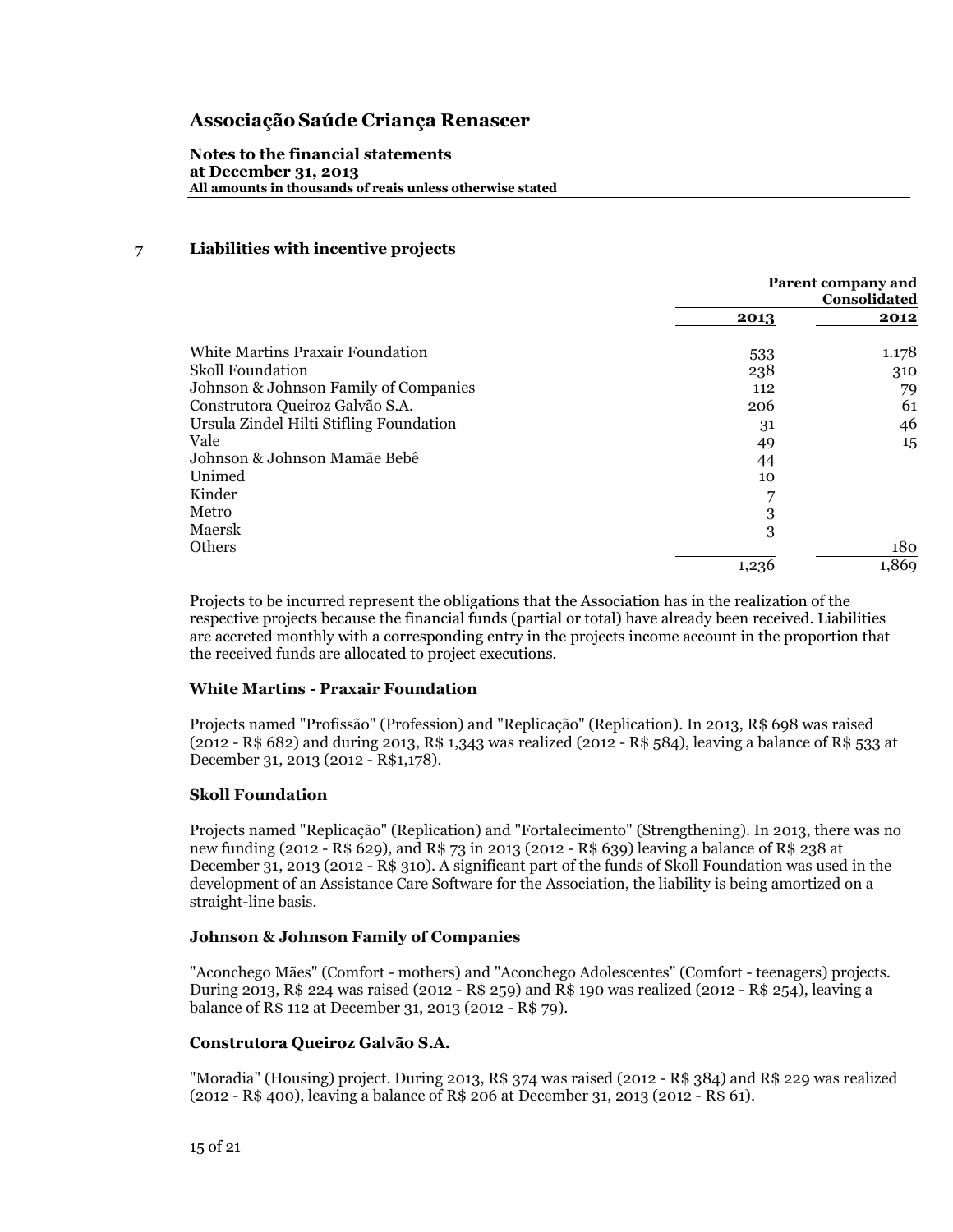**Notes to the financial statements at December 31, 2013 All amounts in thousands of reais unless otherwise stated**

## **Ursula Zindel Hilti Stifling Foundation**

"Replicação" (Replication) and "Saúde" (Health) projects, including direct costs for the realization of these projects. In 2013, R\$ 414 was raised (2012 - R\$ 332) and R\$ 428 was realized (2012 - R\$ 735), leaving a balance of R\$ 31 at December 31, 2013 (2012 - R\$ 46).

## **Project Vale**

"Replicação" (Replication) project, during 2013, R\$ 60 was raised, and R\$ 11 was realized, leaving a balance of R\$ 49 at December 31, 2013.

## **Project J&J Mamãe Bebê**

"Mãe e Bebê" (Mother and Baby) project, during 2013, R\$ 66 was raised, and R\$ 23 was realized, leaving a balance of R\$ 43 at December 31, 2013.

## **Project Unimed**

"Nutrição"(Nutrition) project, during 2013, R\$ 32 was raised, and R\$ 110 was realized, leaving a balance of R\$ 10 at December 31, 2013.

## **Project Kinder**

"Bolsas" (Allowances) project, during 2013, R\$ 77 was raised (2012 - R\$ 88) and R\$ 76 was realized (2012 - R\$ 82), leaving a balance of R\$ 7 at December 31, 2013 (2012 - R\$ 6).

## **Project Metro**

"Profissão Beleza" (Job: Beauty) project, during 2013, there was no fund raising and R\$ 83 was realized, leaving a balance of R\$ 3 at December 31, 2013.

## **Project Maersk**

"Profissão Culinária" (Job: Cook) project, during 2013, R\$ 53 was raised, and R\$ 51 was realized, leaving a balance of R\$ 2 at December 31, 2013.

## **Project RWJF**

"Profissionalizante" (Vocational) project, during 2013, R\$ 168 was raised, and R\$ 168 was realized, leaving a balance of zero at December 31, 2013.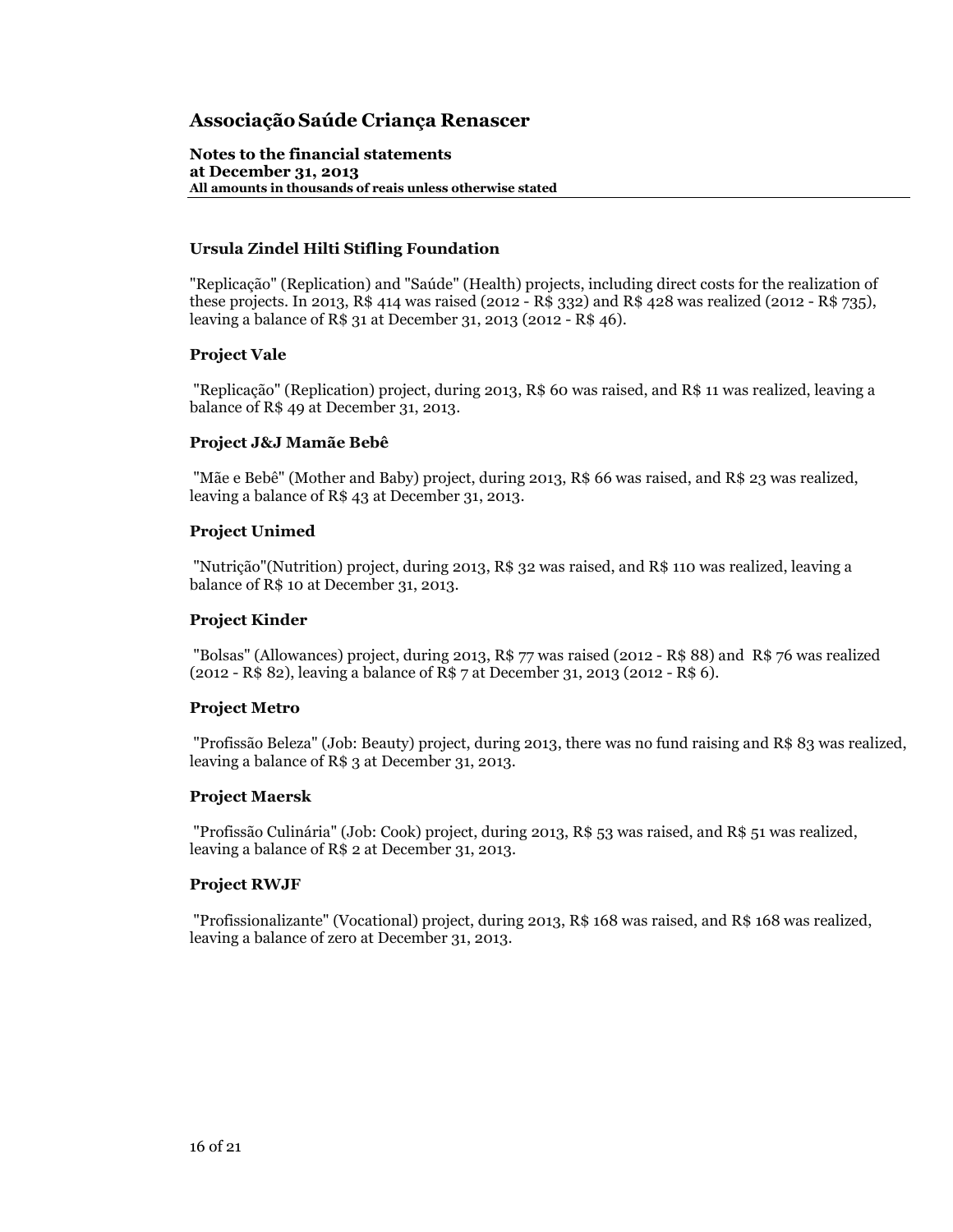**Notes to the financial statements at December 31, 2013 All amounts in thousands of reais unless otherwise stated**

## **8 Contingencies**

There were no disputes or claims against the Association at December 31, 2012 and 2011, that might be considered as a contingency.

## **9 Related parties**

The main balances of liabilities at December 31, 2013 and 2012, as well as the transactions that influenced the surplus for the year, in respect of related party transactions, refer to the remuneration of the superintendents in 2013 and 2012, that represent respectively R\$ 83 and R\$ 77, which were allocated to the projects that they develop and/or are directly responsible for.

The Association's management is not remunerated, and there are no post-employment benefits, termination of employment benefits or other long-term benefits for management and their employees.

#### **10 Net worth**

Income generated by Associação Saúde Criança Renascer is fully applied in its social objectives, as commented on in Note 1.

If the Association is terminated, which occurs only upon the approval by two thirds of the General Meeting's members, the assets will be allocated to another non-profit entity with a similar a nature and registered with the National Council of Social Welfare (CNAS), under the approval of the D.A. Office.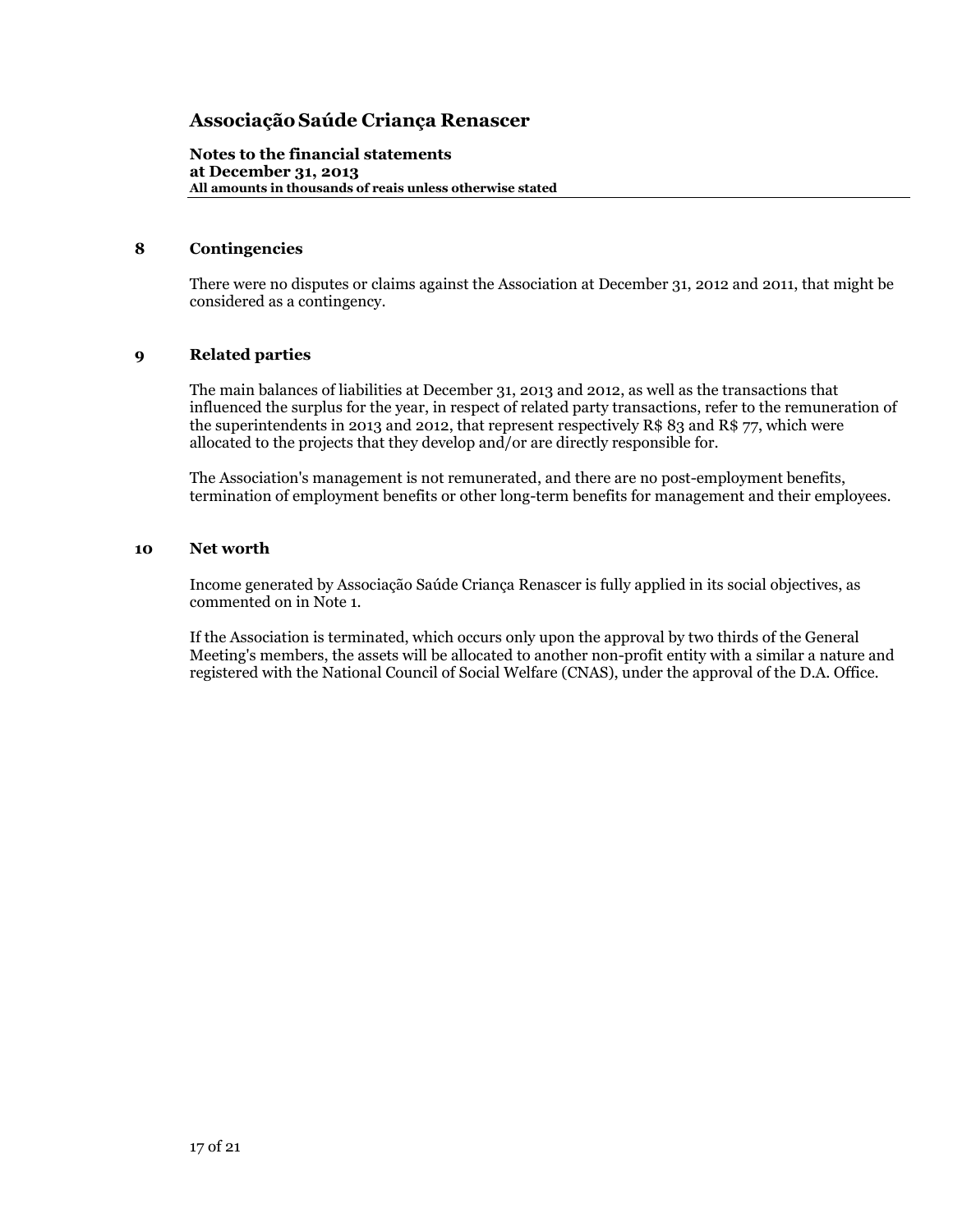**Notes to the financial statements at December 31, 2013 All amounts in thousands of reais unless otherwise stated**

## **11 Revenues**

The Association develops assistance projects with the purpose of serving the community. The expenditure and expenses related with these projects for 2013 and 2012, as well as the basic revenue, are as follows:

|                                                         |       | <b>Parent company and</b><br>consolidated |  |
|---------------------------------------------------------|-------|-------------------------------------------|--|
|                                                         | 2013  | 2012                                      |  |
| <b>Revenues from donations</b>                          |       |                                           |  |
| Revenues from donations from individuals and corporates | 1,065 | 2,861                                     |  |
| Revenue from exemption of taxes and subsidies           | 1,447 | 1,422                                     |  |
| Revenue from voluntary work                             | 422   | 173                                       |  |
| Sale of goods                                           | 315   | 287                                       |  |
|                                                         | 3,249 | 4,743                                     |  |
| Revenues from donations for programs and projects       |       |                                           |  |
| White Martins Praxair Foundation                        | 1,343 | 605                                       |  |
| Ursula Zindel Hilti Stifling Foundation                 | 428   | 311                                       |  |
| Construtora Queiroz Galvão S.A.                         | 229   | 360                                       |  |
| Project RWJF                                            | 168   |                                           |  |
| Johnson & Johnson Family of Companies                   | 124   | 168                                       |  |
| Unimed Rio Coop. de Trab. Médicos do Rio de Janeiro     | 110   | 92                                        |  |
| Concessão Metroviária do Rio de Janeiro S.A. - MetrôRio | 83    | 145                                       |  |
| Kinder                                                  | 77    | 81                                        |  |
| <b>Skoll Foundation</b>                                 | 73    | 620                                       |  |
| Project Maersk                                          | 51    |                                           |  |
| Project J&J Mamãe Bebê                                  | 23    |                                           |  |
| Lírio family                                            | 15    |                                           |  |
| Project Vale                                            | 11    |                                           |  |
| Project Avina                                           | 1     | 22                                        |  |
| Other projects                                          |       | 207                                       |  |
| Total revenue of incentive projects                     | 2,736 | 2,611                                     |  |
| <b>Total operating revenue</b>                          | 5,985 | 7,354                                     |  |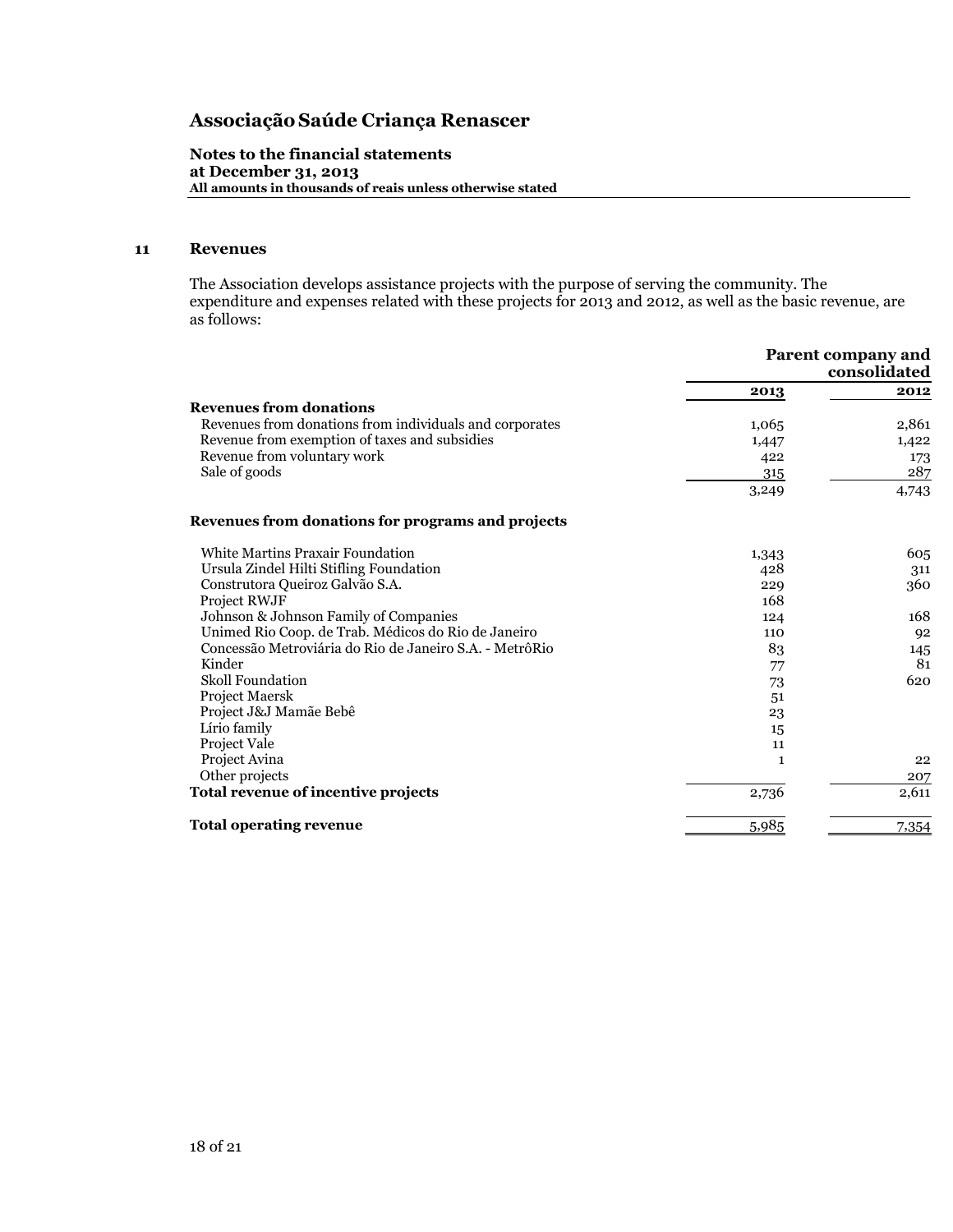**Notes to the financial statements at December 31, 2013 All amounts in thousands of reais unless otherwise stated**

## **12 Assistance costs**

|                                                       | <b>Parent company and</b><br>Consolidated |       |
|-------------------------------------------------------|-------------------------------------------|-------|
|                                                       | 2013                                      | 2012  |
| Personnel costs - Assistance                          | 729                                       |       |
| Food - families                                       | 249                                       | 266   |
| Medicines – families                                  | 16 <sub>5</sub>                           | 178   |
| Cost with public services and occupation - Assistance | 162                                       |       |
| Social charges with personnel - Assistance            | 123                                       |       |
| Courses and training - families                       | 117                                       |       |
| Housing – maintenance, repair and rentals - families  | 115                                       | 317   |
| Transportation - families                             | 105                                       | 120   |
| Donations to families                                 | 99                                        | 262   |
| Provided services - families                          | 73                                        | 27    |
| General costs – Assistance                            | 72                                        |       |
| Donation of work tools - families                     | 63                                        |       |
| Professional services - Assistance                    | 45                                        | 87    |
| Material for course – families                        | 33                                        |       |
| Medical tests - families                              | 24                                        | 11    |
| Cost with communication - Assistance                  | 22                                        |       |
| Basic food - families                                 | 3                                         | 292   |
| <b>Assistance/Gratuities - Care</b>                   | 2.199                                     | 1.560 |
| Transfers of project to congeners entities            | 433                                       |       |
| Personnel expenses - Replication                      | 330                                       |       |
| General costs - Replication                           | 102                                       |       |
| Social charges with personnel – Replication           | 33                                        |       |
| <b>Assistance costs - Replication (1)</b>             | 898                                       |       |
| <b>Assistance costs</b>                               | 3.097                                     | 1.560 |

(1) The costs with replication refer to the expenditures with financings of the programs developed by the Association carried out by related Entities in other states.

The Association's management believes that the funds allocated to the activities are appropriate and fulfill the requirements of Law 12,101/09. The approval of the calculations, as well as of the assumptions used by the Association, is linked to the future presentation of the accounts to the National Council of Social Welfare ("Conselho Nacional de Assistência Social – CNAS").

## **Certificate of Not-for-profit Welfare Association**

The National Council of Social Welfare confirmed on August 16, 1995 that Associação Saúde Criança Renascer is registered in that entity, pursuant to Resolution 83/95 of August 1995, published in the Official Federal Gazette of August 18, 1995, based on the judgment of the proceeding 28990.014753/1994-60.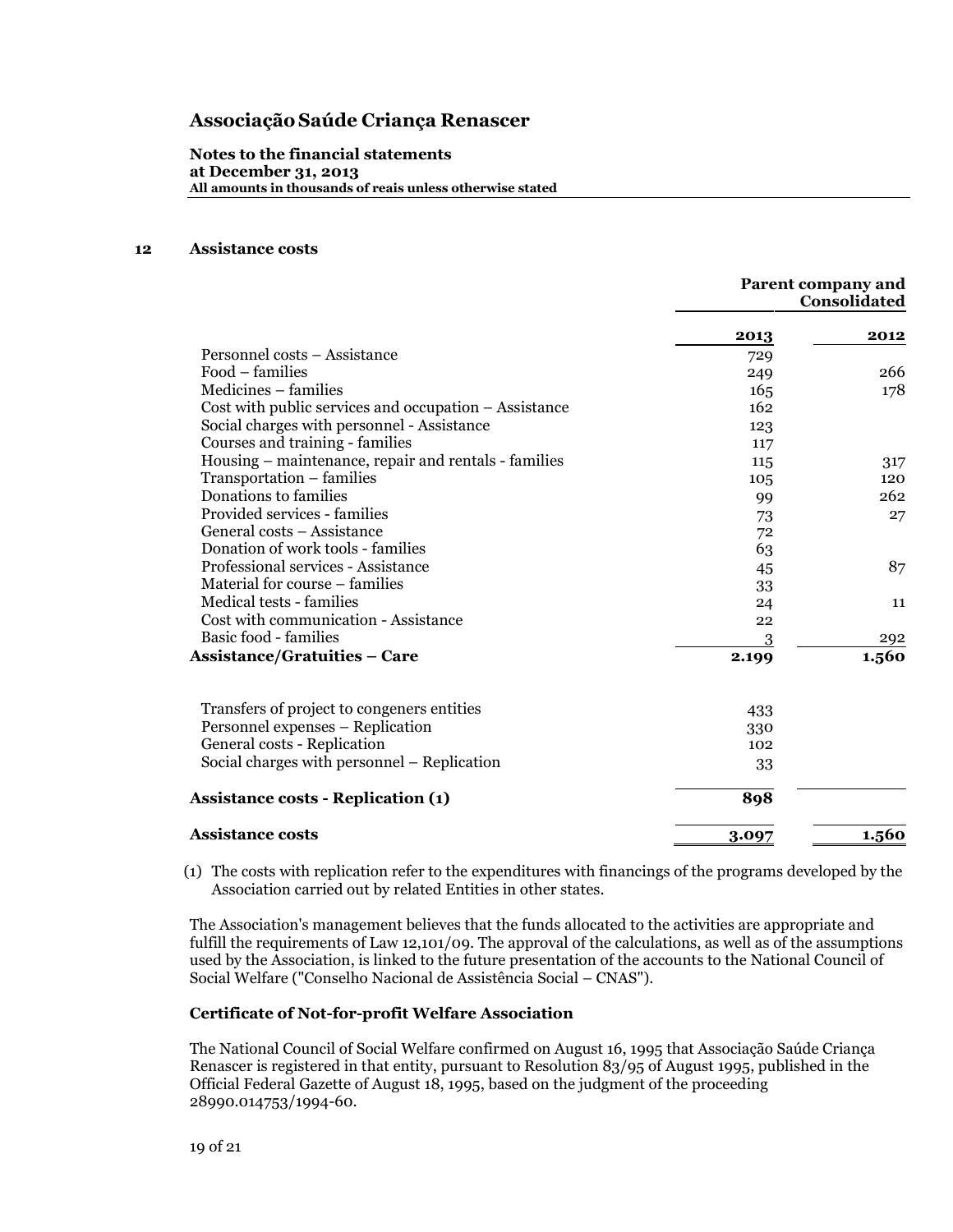#### **Notes to the financial statements at December 31, 2013 All amounts in thousands of reais unless otherwise stated**

On December 18, 2007, the National Council of Social Welfare assigned to Associação Saúde Criança Renascer the Certificate of Not-for-profit Welfare Entity (CEBAS), valid from March 18, 2006 to March 17, 2009. The request of renewal of the Association's certificate was dismissed by the Resolution 1,366 of MDS of 11/23/2012, being object of appeal with suspensive effect, and as permitted by Laws No. 12,101/09 and 12.868/2013, up to the conclusion of the analysis of renewal of CEBAS, the Association continues to have the right of enjoying all tax and tax related benefits, and there will be no retroactivity of the effects if the dismissal is maintained. In March 2009, a proceeding was filed for renewal for the three-year period from 2009 to 2012, through the proceeding 71000.047451/2009-03, which is in the administrative process.

## **13 General and administrative expenses**

|                                                                            | <b>Parent company</b> |       | <b>Consolidated</b> |       |
|----------------------------------------------------------------------------|-----------------------|-------|---------------------|-------|
|                                                                            | 2013                  | 2012  | 2013                | 2012  |
| Personnel expenses                                                         | 658                   | 439   | 658                 | 439   |
| General and administrative expenses                                        | 497                   | 1,721 | 497                 | 1,721 |
| Expenses with services provided                                            | 525                   | 370   | 539                 | 393   |
| Expenses with voluntary work<br>Provision for tax exemptions and subsidied | 155                   | 185   | 155                 | 185   |
| rental                                                                     | 1,299                 | 1,732 | 1,299               | 1,732 |
| Other results                                                              | (23)                  | (20)  | (23)                | (20)  |
|                                                                            | 3,111                 | 4,427 | 3,125               | 4,450 |

## **14 Net finance income and costs**

|                                          | <b>Parent company</b> |                   |                 | Consolidated    |  |
|------------------------------------------|-----------------------|-------------------|-----------------|-----------------|--|
|                                          | 2013                  | 2012              | 2013            | 2012            |  |
| <b>Finance income</b>                    |                       |                   |                 |                 |  |
| Financial investments<br>Other income    | 272                   | 2,117             | 4,286           | 3,861           |  |
|                                          | 273                   | 2,117             | 4,287           | 3,861           |  |
| <b>Finance costs</b>                     |                       |                   |                 |                 |  |
| Bank fees<br>Losses on investments $(*)$ | (36)                  | (30)              | (36)<br>(4,000) | (30)<br>(1,721) |  |
| Other expenses                           | (15)                  | $\left( 3\right)$ | (15)            | (3)             |  |
|                                          | (51)                  | (33)              | (4,051)         | (1,754)         |  |
|                                          | 222                   | 2,084             | 236             | 2,107           |  |

(\*) The losses with investments in 2013 arises basically from the devaluation.